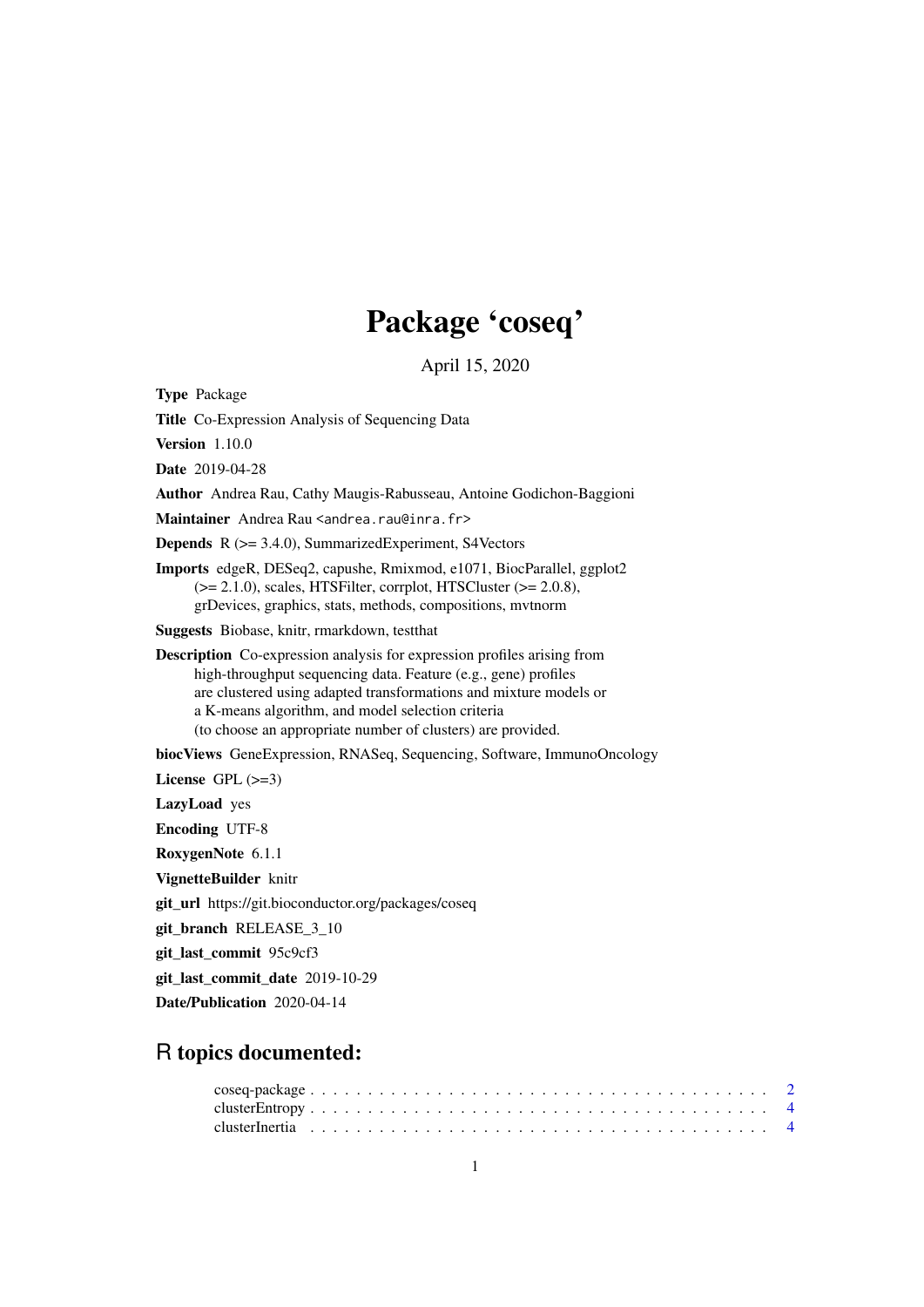## <span id="page-1-0"></span>2 coseq-package

|  |  |  |  |  |  |  |  |  |  |  |  |  |  | -5  |
|--|--|--|--|--|--|--|--|--|--|--|--|--|--|-----|
|  |  |  |  |  |  |  |  |  |  |  |  |  |  | 7   |
|  |  |  |  |  |  |  |  |  |  |  |  |  |  | 8   |
|  |  |  |  |  |  |  |  |  |  |  |  |  |  | - 9 |
|  |  |  |  |  |  |  |  |  |  |  |  |  |  |     |
|  |  |  |  |  |  |  |  |  |  |  |  |  |  |     |
|  |  |  |  |  |  |  |  |  |  |  |  |  |  |     |
|  |  |  |  |  |  |  |  |  |  |  |  |  |  |     |
|  |  |  |  |  |  |  |  |  |  |  |  |  |  |     |
|  |  |  |  |  |  |  |  |  |  |  |  |  |  |     |
|  |  |  |  |  |  |  |  |  |  |  |  |  |  |     |
|  |  |  |  |  |  |  |  |  |  |  |  |  |  |     |
|  |  |  |  |  |  |  |  |  |  |  |  |  |  |     |
|  |  |  |  |  |  |  |  |  |  |  |  |  |  |     |
|  |  |  |  |  |  |  |  |  |  |  |  |  |  |     |
|  |  |  |  |  |  |  |  |  |  |  |  |  |  | -26 |
|  |  |  |  |  |  |  |  |  |  |  |  |  |  |     |
|  |  |  |  |  |  |  |  |  |  |  |  |  |  |     |

#### **Index** [30](#page-29-0)

coseq-package *Co-expression and co-abundance analysis of high-throughput sequencing data*

## Description

Co-expression analysis for expression profiles arising from high-throughput sequencing data. Feature (e.g., gene) profiles are clustered using adapted transformations and mixture models or a Kmeans algorithm, and model selection criteria (to choose an appropriate number of clusters) are provided.

## Details

| Package:  | coseq      |
|-----------|------------|
| Type:     | Package    |
| Version:  | 1.5.1      |
| Date:     | 2018-06-08 |
| License:  | $GPL (=3)$ |
| LazyLoad: | yes        |

## Author(s)

Andrea Rau, Cathy Maugis-Rabusseau, Antoine Godichon-Baggioni

Maintainer: Andrea Rau <<andrea.rau@inra.fr>>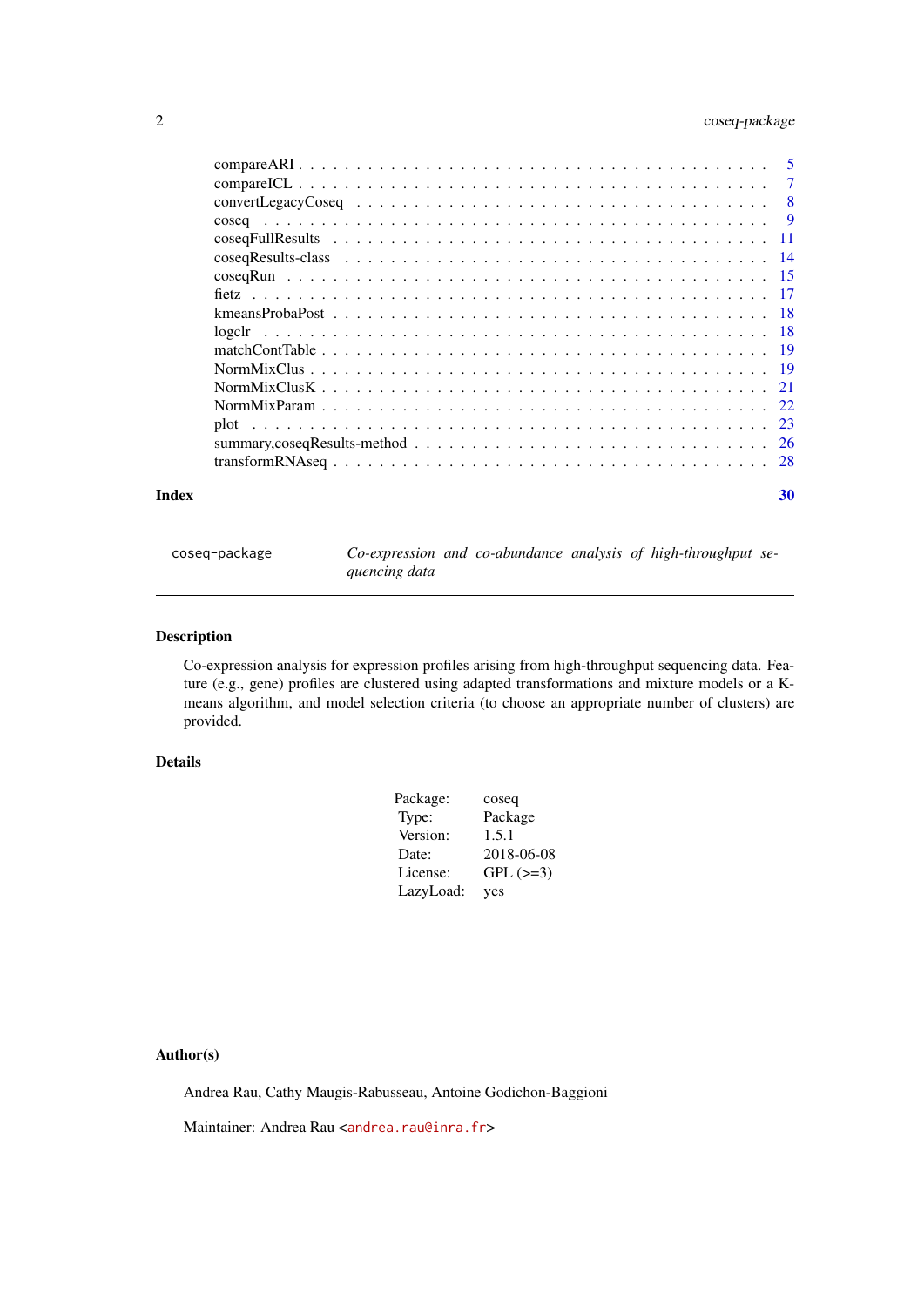#### coseq-package 3

#### References

Godichon-Baggioni, A., Maugis-Rabusseau, C. and Rau, A. (2018) Clustering transformed compositional data using K-means, with applications in gene expression and bicycle sharing system data. Journal of Applied Statistics, doi:10.1080/02664763.2018.1454894.

Rau, A. and Maugis-Rabusseau, C. (2018) Transformation and model choice for co-expression analayis of RNA-seq data. Briefings in Bioinformatics, 19(3)-425-436.

Rau, A., Maugis-Rabusseau, C., Martin-Magniette, M.-L., Celeux, G. (2015) Co-expression analysis of high-throughput transcriptome sequencing data with Poisson mixture models. Bioinformatics, doi: 10.1093/bioinformatics/btu845.

Rau, A., Celeux, G., Martin-Magniette, M.-L., Maugis-Rabusseau, C. (2011) Clustering highthroughput sequencing data with Poisson mixture models. Inria Research Report 7786. Available at <http://hal.inria.fr/inria-00638082>.

```
## Simulate toy data, n = 300 observations
set.seed(12345)
countmat <- matrix(runif(300*4, min=0, max=500), nrow=300, ncol=4)
countmat \leq countmat[which(rowSums(countmat) > 0),]
conds <- rep(c("A","B","C","D"), each=2)
## Run the Normal mixture model for K = 2,3,4run_arcsin <- coseq(object=countmat, K=2:4, iter=5, transformation="arcsin",
                    model="Normal")
run_arcsin
## Plot and summarize results
plot(run_arcsin)
summary(run_arcsin)
## Compare ARI values for all models (no plot generated here)
ARI <- compareARI(run_arcsin, plot=FALSE)
## Compare ICL values for models with arcsin and logit transformations
run_logit <- coseq(object=countmat, K=2:4, iter=5, transformation="logit",
                   model="Normal")
compareICL(list(run_arcsin, run_logit))
## Use accessor functions to explore results
clusters(run_arcsin)
likelihood(run_arcsin)
nbCluster(run_arcsin)
ICL(run_arcsin)
## Examine transformed counts and profiles used for graphing
tcounts(run_arcsin)
profiles(run_arcsin)
## Run the K-means algorithm for logclr profiles for K = 2, ..., 20run_kmeans <- coseq(object=countmat, K=2:20, transformation="logclr",
                    model="kmeans")
run_kmeans
```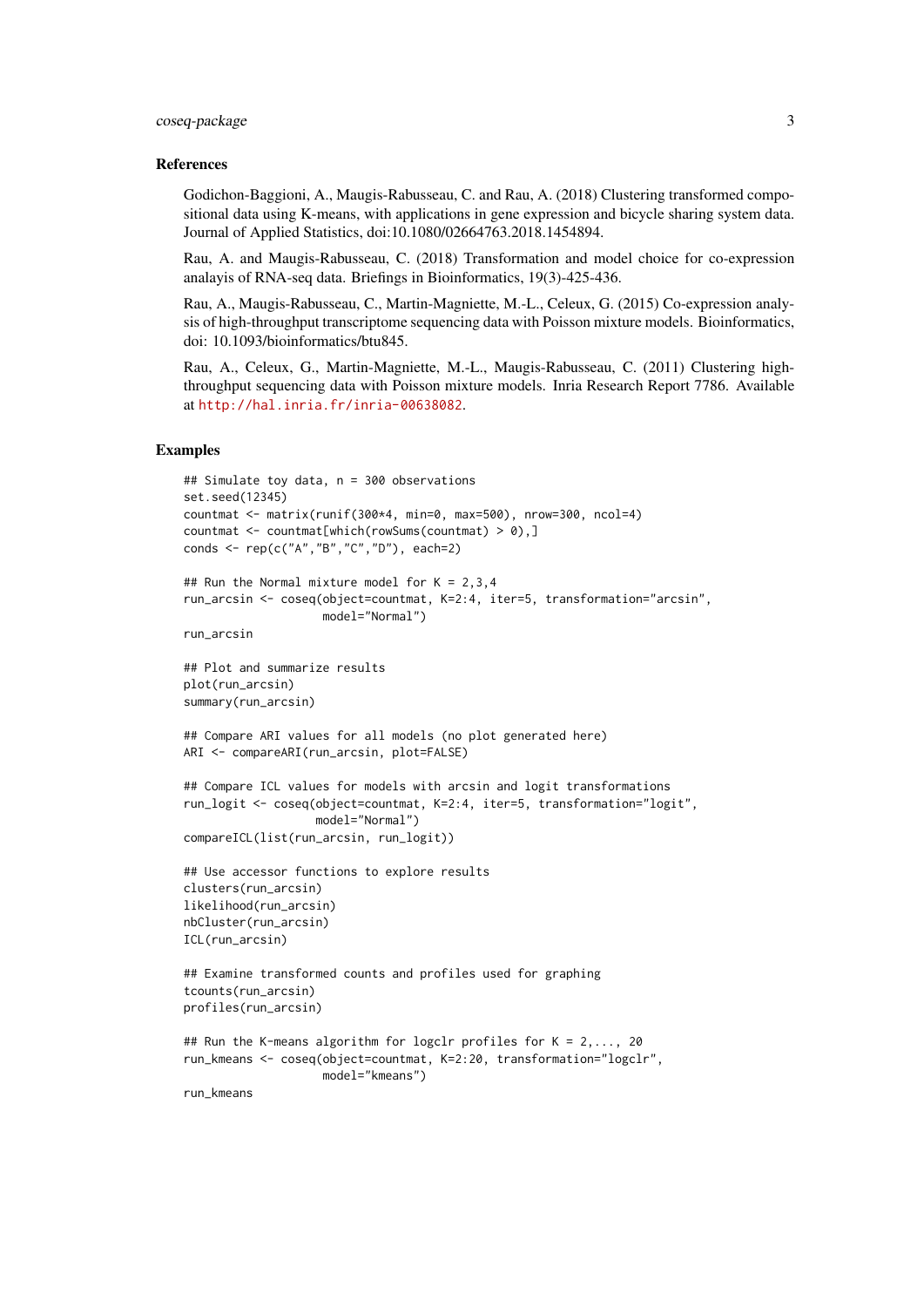<span id="page-3-0"></span>

## Description

Provides the calculation of per-cluster entropy, equivalent to

$$
Entropy(k) = \sum_{i \in C_k} \log(\tau_{ik})
$$

where  $\tau_{ik}$  is the conditional probability of gene *i* belonging to cluster *k* and  $C_k$  corresponds to the set of indices of genes attributed to cluster *k*.

#### Usage

```
clusterEntropy(probaPost)
```
## Arguments

probaPost Matrix containing the conditional probabilities of belonging to each cluster for all observations

## Value

Entropy per cluster

#### Author(s)

Cathy Maugis-Rabusseau

## Examples

```
## Generate artificial matrix of conditional probabilities for K=5 clusters
tmp <- matrix(runif(100*5), nrow=100, ncol=5)
probaPost <- tmp / rowSums(tmp)
clusterEntropy(probaPost)
```
clusterInertia *Calculation of within-cluster inertia*

#### Description

Provides the calculation of within-cluster inertia, equivalent to

$$
Inertia(k) = \sum_{i \in C_k} (y_{ik} - \mu_k)^2
$$

where  $\mu_k$  is the mean of cluster *k* and  $C_k$  corresponds to the set of indices of genes attributed to cluster *k*.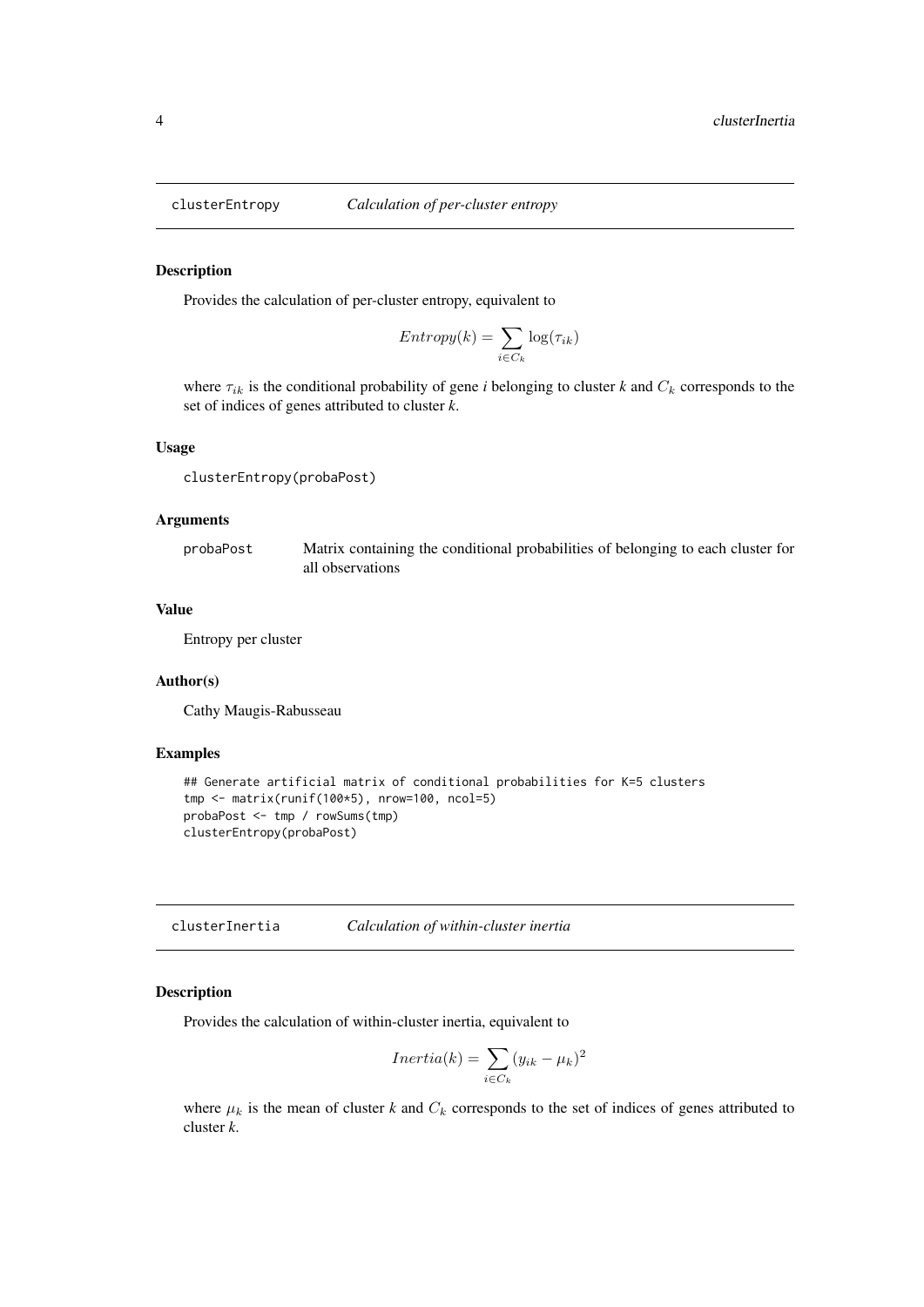#### <span id="page-4-0"></span>compareARI 5

#### Usage

clusterInertia(profiles, clusters)

#### Arguments

| profiles | Matrix, data.frame, or DataFrame containing the (transformed) profiles used for |  |  |  |  |  |  |  |
|----------|---------------------------------------------------------------------------------|--|--|--|--|--|--|--|
|          | the clustering                                                                  |  |  |  |  |  |  |  |
| clusters | Vector of cluster labels corresponding to the observations in profiles          |  |  |  |  |  |  |  |

#### Value

Within cluster inertia

## Author(s)

Andrea Rau, Antoine Godichon-Baggioni

## Examples

```
## Simulate toy data, n = 300 observations
set.seed(12345)
countmat <- matrix(runif(300*4, min=0, max=500), nrow=300, ncol=4)
countmat \leq countmat[which(rowSums(countmat) > 0),]
conds <- rep(c("A","B","C","D"), each=2)
```

```
## Run the K-means algorithm for logclr profiles for K = 2,..., 20
run_kmeans <- coseq(object=countmat, K=2:20, transformation="logclr",
model="kmeans")
clusterInertia(profiles=tcounts(run_kmeans), clusters=clusters(run_kmeans))
```

| compareARI | Pairwise comparisons of ARI values among a set of clustering parti- |
|------------|---------------------------------------------------------------------|
|            | tions                                                               |

## Description

Provides the adjusted rand index (ARI) between pairs of clustering paritions.

#### Usage

```
compareARI(object, ...)
## S4 method for signature 'coseqResults'
compareARI(object, K = NULL, parallel = FALSE,BPPARAM = bpparam(), plot = TRUE, ...)
## S4 method for signature 'matrix'
compareARI(object, parallel = FALSE,
 BPPARAM = bpparam(), plot = TRUE, ...)
## S4 method for signature 'data.frame'
compareARI(object, parallel = FALSE,
 BPPARAM = bpparam(), plot = TRUE, ...)
```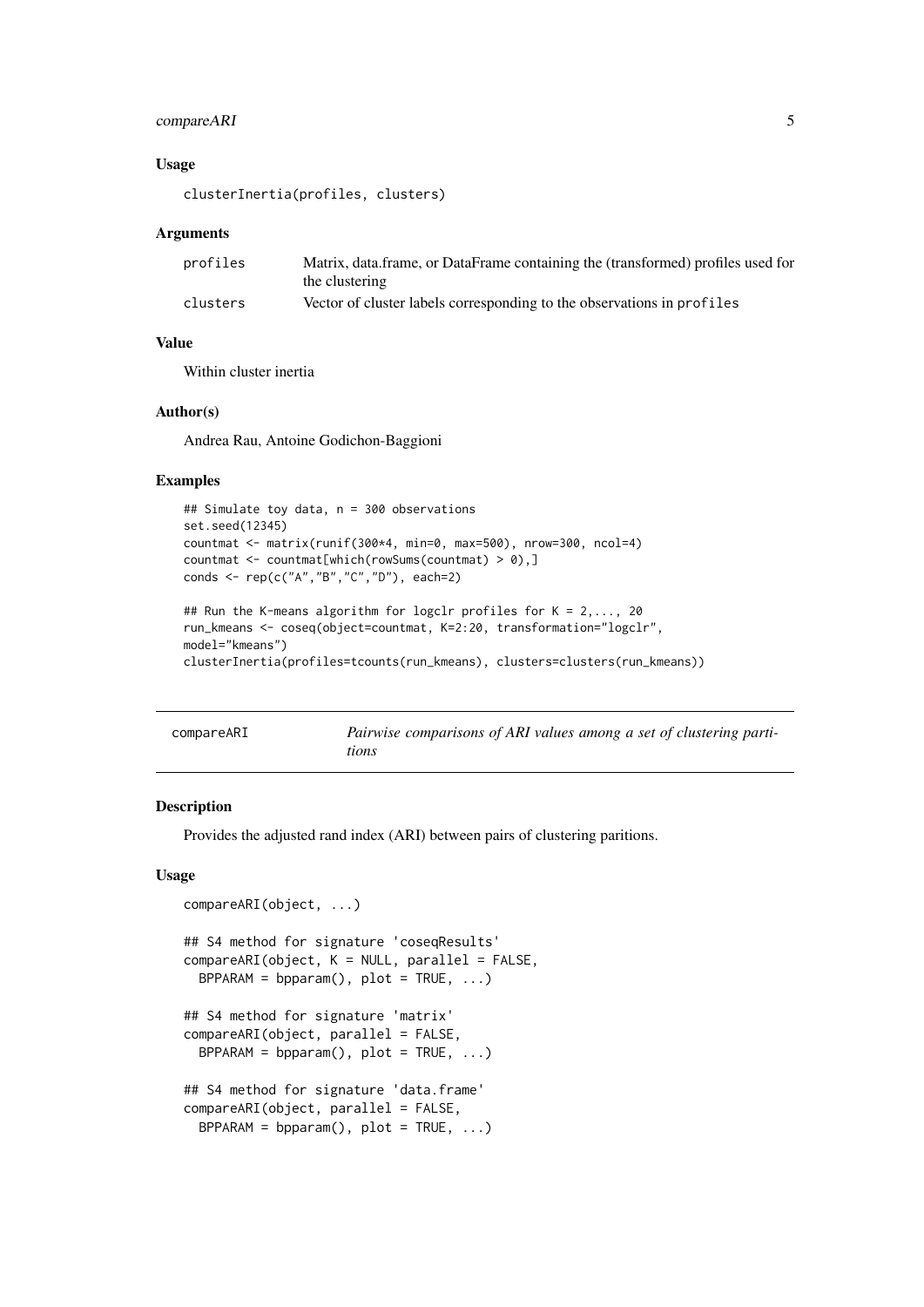## Arguments

| object         | Object of class coseqResults or RangedSummarizedExperiment, or alterna-<br>tively a $n \times M$ data. frame or matrix containing the clustering partitions for M<br>different models                                                                                               |
|----------------|-------------------------------------------------------------------------------------------------------------------------------------------------------------------------------------------------------------------------------------------------------------------------------------|
| .              | Additional optional parameters for corrplot                                                                                                                                                                                                                                         |
| К              | If NULL, pairwise ARI values will be calculated among every model in object x.<br>Otherwise, K provides a vector of cluster numbers identifying a subset of models<br>$in x$ .                                                                                                      |
| parallel       | If FALSE, no parallelization. If TRUE, parallel execution using BiocParallel (see<br>next argument BPPARAM). Note that parallelization is unlikely to be helpful unless<br>the number of observations $n$ in the clustering partitions or the number of models<br>M are very large. |
| <b>BPPARAM</b> | Optional parameter object passed internally to bplapply when parallel=TRUE.<br>If not specified, the parameters last registered with register will be used.                                                                                                                         |
| plot           | If TRUE, provide a heatmap using corrplot to visualize the calculated pairwise<br>ARI values.                                                                                                                                                                                       |

#### Value

Matrix of adjusted rand index values calculated between each pair of models.

## Author(s)

Andrea Rau

```
## Simulate toy data, n = 300 observations
set.seed(12345)
countmat \leq matrix(runif(300*4, min=0, max=500), nrow=300, ncol=4)
countmat \leq countmat[which(rowSums(countmat) > 0),]
conds <- rep(c("A","B","C","D"), each=2)
## Run the Normal mixture model for K = 2,3,4run_arcsin <- coseq(object=countmat, K=2:4, iter=5, transformation="arcsin",
                   model="Normal")
run_arcsin
## Plot and summarize results
plot(run_arcsin)
summary(run_arcsin)
## Compare ARI values for all models (no plot generated here)
ARI <- compareARI(run_arcsin, plot=FALSE)
## Compare ICL values for models with arcsin and logit transformations
run_logit <- coseq(object=countmat, K=2:4, iter=5, transformation="logit",
                  model="Normal")
compareICL(list(run_arcsin, run_logit))
## Use accessor functions to explore results
clusters(run_arcsin)
likelihood(run_arcsin)
```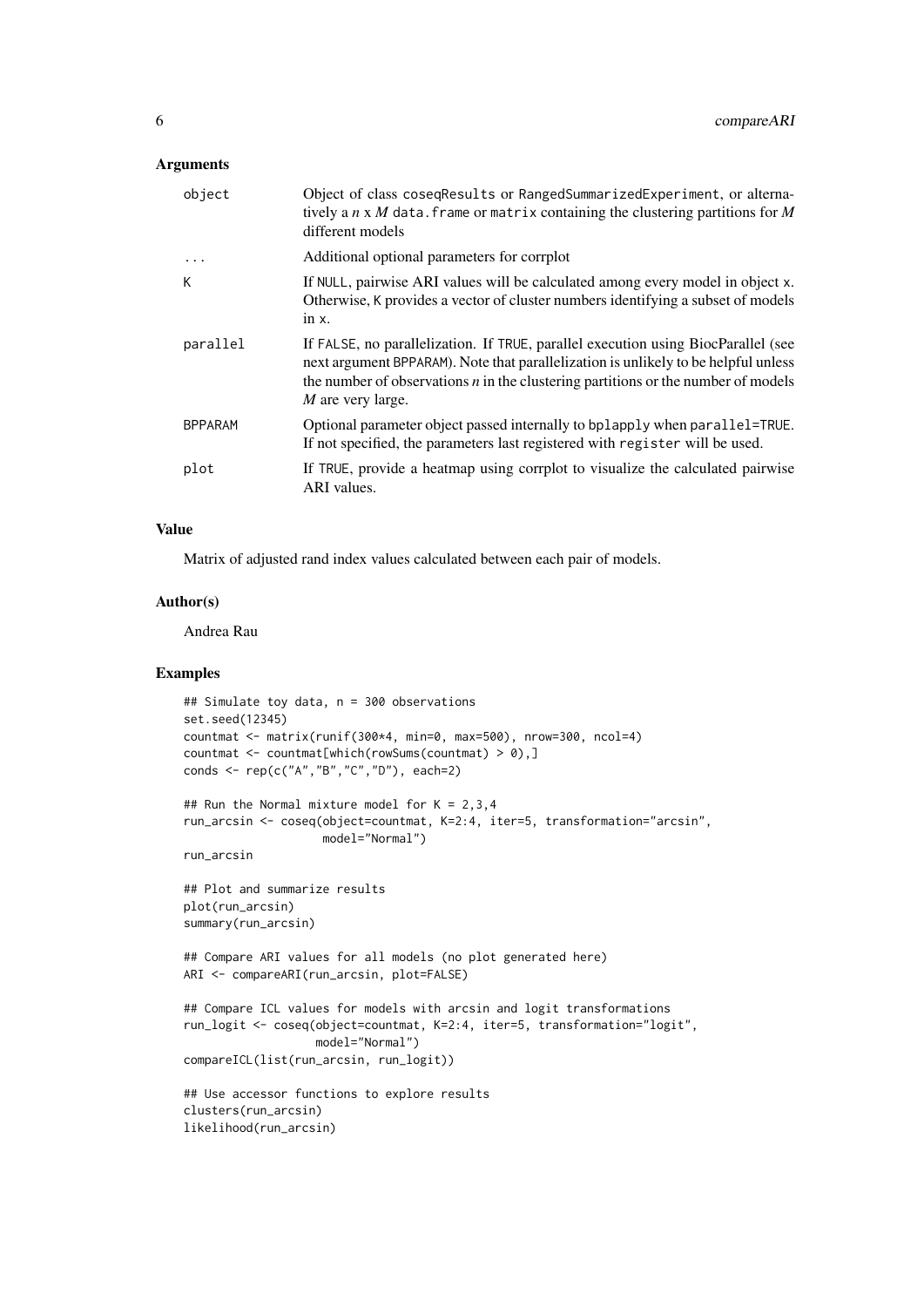#### <span id="page-6-0"></span>compareICL 7

```
nbCluster(run_arcsin)
ICL(run_arcsin)
## Examine transformed counts and profiles used for graphing
tcounts(run_arcsin)
profiles(run_arcsin)
## Run the K-means algorithm for logclr profiles for K = 2, \ldots, 20run_kmeans <- coseq(object=countmat, K=2:20, transformation="logclr",
                    model="kmeans")
run_kmeans
```
compareICL *Compare corrected ICL values after data transformation*

## Description

Compare the corrected ICL values after applying the arcsin, logit, and logMedianRef transformations in a coseq analysis

#### Usage

compareICL(x)

#### Arguments

x A list made up of coseqResults objects. At the current time, this function only supports the comparison of coseqResults objects using model="Normal" and transformation = c("arcsin","logit","logMedianRef")

## Value

A plot of corrected ICL values for the models included in x (the list of coseqResults objects)

#### Author(s)

Andrea Rau, Cathy Maugis-Rabusseau

```
## Simulate toy data, n = 300 observations
set.seed(12345)
countmat <- matrix(runif(300*4, min=0, max=500), nrow=300, ncol=4)
countmat \leq countmat[which(rowSums(countmat) > 0),]
conds <- rep(c("A","B","C","D"), each=2)
## Run the Normal mixture model for K = 2,3,4run_arcsin <- coseq(object=countmat, K=2:4, iter=5, transformation="arcsin",
                    model="Normal")
run_arcsin
## Plot and summarize results
plot(run_arcsin)
summary(run_arcsin)
```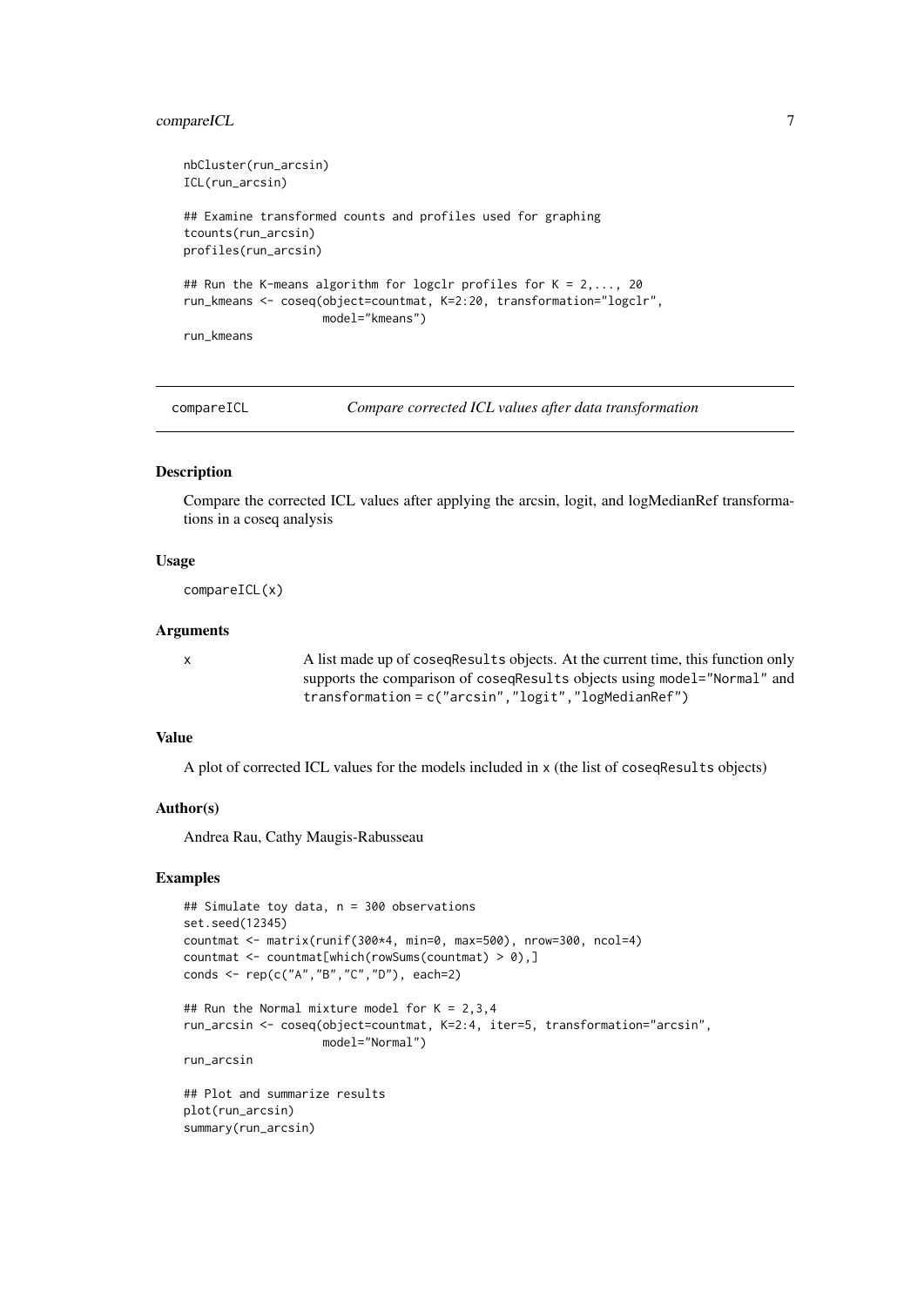```
## Compare ARI values for all models (no plot generated here)
ARI <- compareARI(run_arcsin, plot=FALSE)
## Compare ICL values for models with arcsin and logit transformations
run_logit <- coseq(object=countmat, K=2:4, iter=5, transformation="logit",
                  model="Normal")
compareICL(list(run_arcsin, run_logit))
## Use accessor functions to explore results
clusters(run_arcsin)
likelihood(run_arcsin)
nbCluster(run_arcsin)
ICL(run_arcsin)
## Examine transformed counts and profiles used for graphing
tcounts(run_arcsin)
profiles(run_arcsin)
## Run the K-means algorithm for logclr profiles for K = 2,..., 20
run_kmeans <- coseq(object=countmat, K=2:20, transformation="logclr",
                   model="kmeans")
run_kmeans
```
convertLegacyCoseq *Convert legacy coseq objects*

## Description

Convert legacy coseq S3 class objects to coseqResults S4 class objects

#### Usage

```
convertLegacyCoseq(object, digits = 3)
```
#### Arguments

| object | Object of S3 class coseq arising from a call to previous versions of coseq (<<br>0.99.1 |
|--------|-----------------------------------------------------------------------------------------|
| digits | integer indicating the number of decimal places (round) to retain in results.           |

#### Value

Converted object of S4 class coseqResults compatible with recent versions of coseq (>= 0.99.1)

<span id="page-7-0"></span>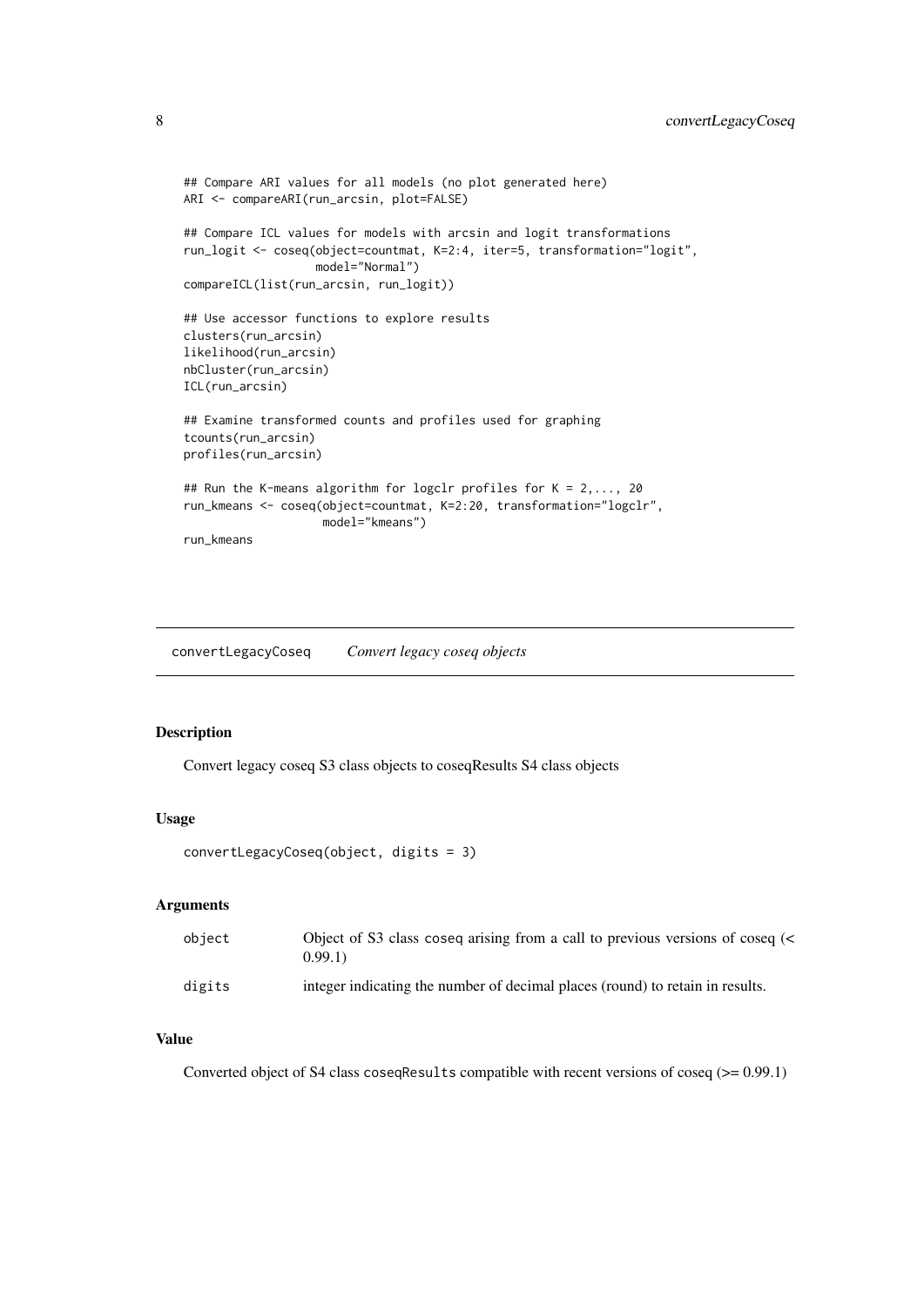<span id="page-8-1"></span><span id="page-8-0"></span>coseq *Co-expression or co-abudance analysis of high-throughput sequencing data*

## Description

This is the primary user interface for the coseq package. Generic S4 methods are implemented to perform co-expression or co-abudance analysis of high-throughput sequencing data, with or without data transformation, using K-means or mixture models. The supported classes are matrix, data.frame, and DESeqDataSet. The output of coseq is an S4 object of class coseqResults.

#### Usage

```
coseq(object, ...)
## S4 method for signature 'matrix'
coseq(object, K, subset = NULL, model = "kmeans",transformation = "logclr", normFactors = "TMM",
 meanFilterCutoff = NULL, modelChoice = ifelse(model == "kmeans",
  "DDSE", "ICL"), parallel = FALSE, BPPARAM = bpparam(), ...)
## S4 method for signature 'data.frame'
coseq(object, K, subset = NULL,
 model = "kmeans", transformation = "logclr", normFactors = "TMM",
 meanFilterCutoff = NULL, modelChoice = ifelse(model == "kmeans",
  "DDSE", "ICL"), parallel = FALSE, BPPARAM = bpparam(), ...)
## S4 method for signature 'DESeqDataSet'
coseq(object, K, model = "kmeans",
  transformation = "logclr", normFactors = "TMM",
 meanFilterCutoff = NULL, modelChoice = ifelse(model == "kmeans",
  "DDSE", "ICL"), parallel = FALSE, BPPARAM = bpparam(), ...)
```
### Arguments

| object   | Data to be clustered. May be provided as a y $(n \times q)$ matrix or data.frame<br>of observed counts for $n$ observations and $q$ variables, or an object of class<br>DESeqDataSet arising from a differential analysis via DESeq2.                                                                                                                                                                                                                                   |
|----------|-------------------------------------------------------------------------------------------------------------------------------------------------------------------------------------------------------------------------------------------------------------------------------------------------------------------------------------------------------------------------------------------------------------------------------------------------------------------------|
| $\cdots$ | Additional optional parameters.                                                                                                                                                                                                                                                                                                                                                                                                                                         |
| К        | Number of clusters (a single value or a vector of values)                                                                                                                                                                                                                                                                                                                                                                                                               |
| subset   | Optional vector providing the indices of a subset of genes that should be used for<br>the co-expression analysis (i.e., row indices of the data matrix y. For the generic<br>function coseq, the results of a previously run differential analysis may be used<br>to select a subset of genes on which to perform the co-expression analysis. If this<br>is desired, subset index can also be an object of class DESeqResults (from the<br>results function in DESeq2). |
| model    | Type of mixture model to use ("Poisson" or "Normal"), or alternatively "kmeans"<br>for a K-means algorithm                                                                                                                                                                                                                                                                                                                                                              |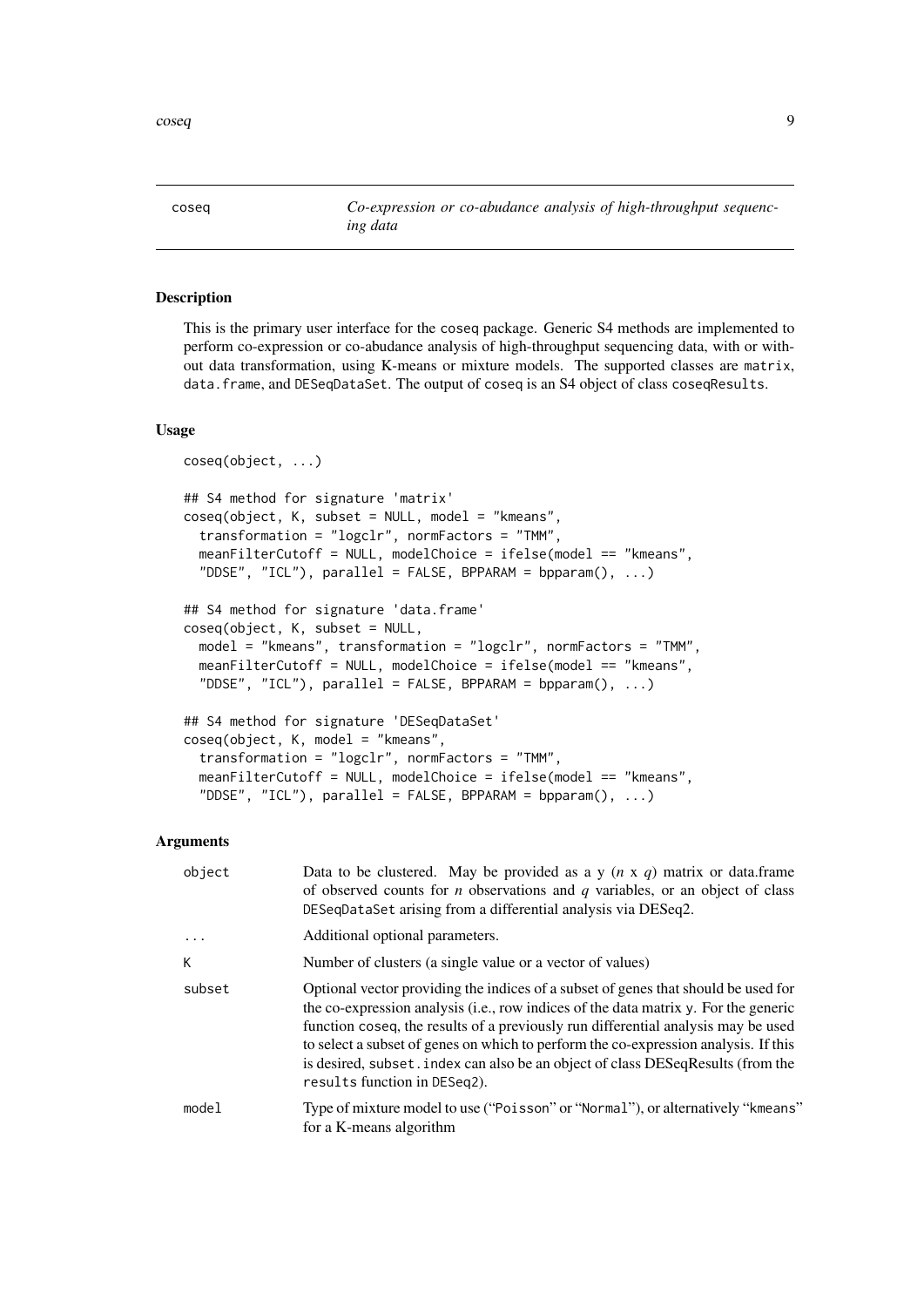- transformation Transformation type to be used: "voom", "logRPKM" (if geneLength is provided by user), "arcsin", "logit", "logMedianRef", "profile", "logclr", "clr", "alr", "ilr", or "none"
- normFactors The type of estimator to be used to normalize for differences in library size: ("TC" for total count, "UQ" for upper quantile, "Med" for median, "DESeq" for the normalization method in the DESeq package, and "TMM" for the TMM normalization method (Robinson and Oshlack, 2010). Can also be a vector (of length *q*) containing pre-estimated library size estimates for each sample, or "none" if no normalization is required.

#### meanFilterCutoff

Value used to filter low mean normalized counts if desired (by default, set to a value of 50)

- modelChoice Criterion used to select the best model. For Gaussian mixture models, "ICL" (integrated completed likelihood criterion) is currently supported. For Poisson mixture models, "ICL", "BIC" (Bayesian information criterion), and a nonasymptotic criterion calibrated via the slope heuristics using either the "DDSE" (data-driven slope estimation) or "Djump" (dimension jump) approaches may be used. See the HTSCluster package documentation for more details about the slope heuristics approaches.
- parallel If FALSE, no parallelization. If TRUE, parallel execution using BiocParallel (see next argument BPPARAM). A note on running in parallel using BiocParallel: it may be advantageous to remove large, unneeded objects from the current R environment before calling the function, as it is possible that R's internal garbage collection will copy these files while running on worker nodes.
- BPPARAM Optional parameter object passed internally to bplapply when parallel=TRUE. If not specified, the parameters last registered with register will be used.

#### Value

An S4 object of class coseqResults, where conditional probabilities of cluster membership for each gene in each model is stored as a SimpleList of assay data, and the corresponding log likelihood, ICL value, number of clusters, and form of Gaussian model for each model are stored as metadata.

#### Author(s)

Andrea Rau

```
## Simulate toy data, n = 300 observations
set.seed(12345)
countmat \leq matrix(runif(300*4, min=0, max=500), nrow=300, ncol=4)
countmat <- countmat[which(rowSums(countmat) > 0),]
conds <- rep(c("A","B","C","D"), each=2)
## Run the Normal mixture model for K = 2,3,4run_arcsin <- coseq(object=countmat, K=2:4, iter=5, transformation="arcsin",
                    model="Normal")
run_arcsin
## Plot and summarize results
plot(run_arcsin)
```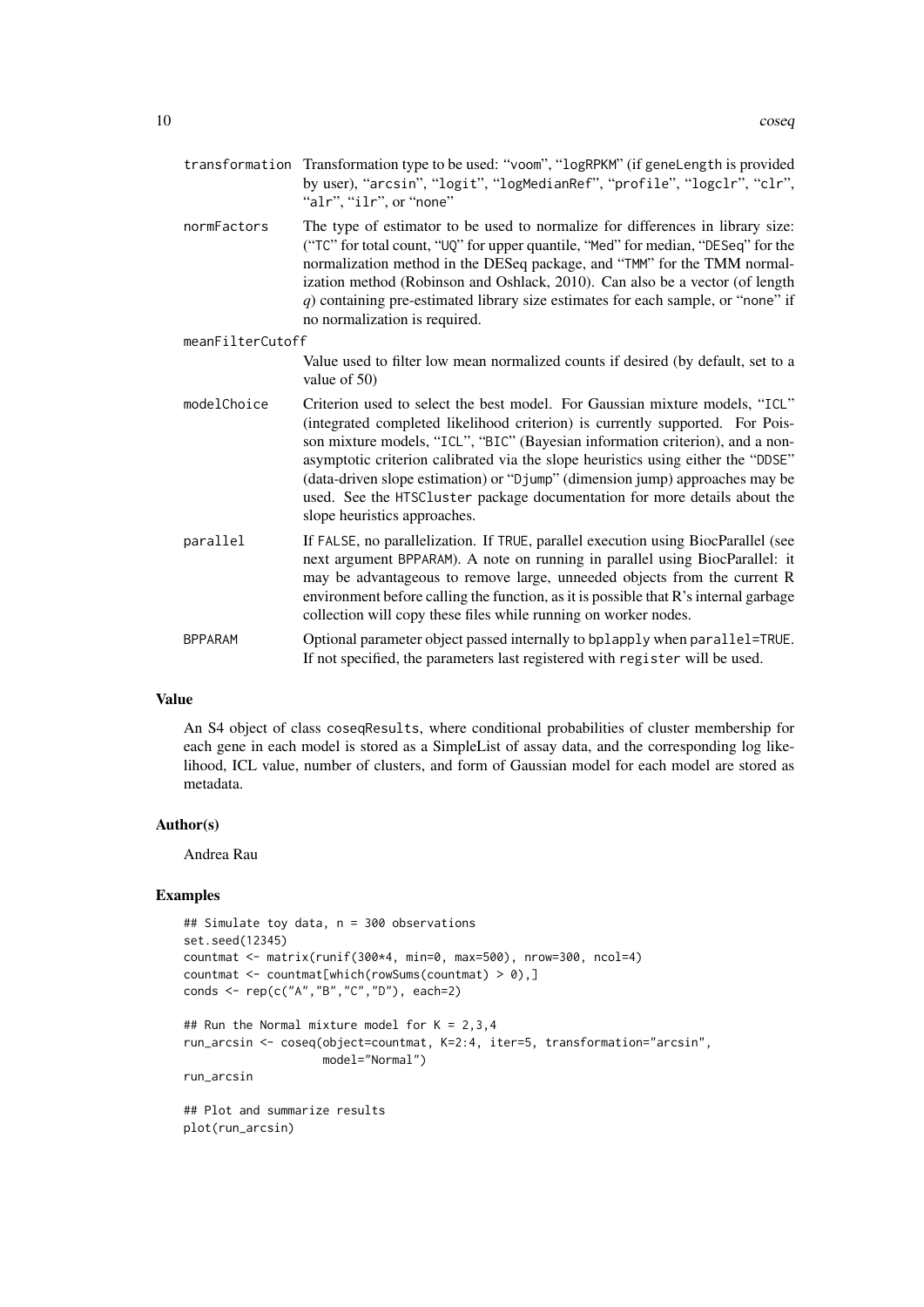#### <span id="page-10-0"></span>coseqFullResults 11

```
summary(run_arcsin)
## Compare ARI values for all models (no plot generated here)
ARI <- compareARI(run_arcsin, plot=FALSE)
## Compare ICL values for models with arcsin and logit transformations
run_logit <- coseq(object=countmat, K=2:4, iter=5, transformation="logit",
                   model="Normal")
compareICL(list(run_arcsin, run_logit))
## Use accessor functions to explore results
clusters(run_arcsin)
likelihood(run_arcsin)
nbCluster(run_arcsin)
ICL(run_arcsin)
## Examine transformed counts and profiles used for graphing
tcounts(run_arcsin)
profiles(run_arcsin)
## Run the K-means algorithm for logclr profiles for K = 2, \ldots, 20run_kmeans <- coseq(object=countmat, K=2:20, transformation="logclr",
                    model="kmeans")
run_kmeans
```
coseqFullResults *Accessors for the assigned cluster labels of a coseqResults object.*

## Description

The counts slot holds the count data as a matrix of non-negative integer count values, one row for each observational unit (gene or the like), and one column for each sample.

#### Usage

```
coseqFullResults(object, ...)
clusters(object, ...)
likelihood(object, ...)
nbCluster(object, ...)
proba(object, ...)
ICL(object, ...)
profiles(object, ...)
tcounts(object, ...)
transformationType(object, ...)
```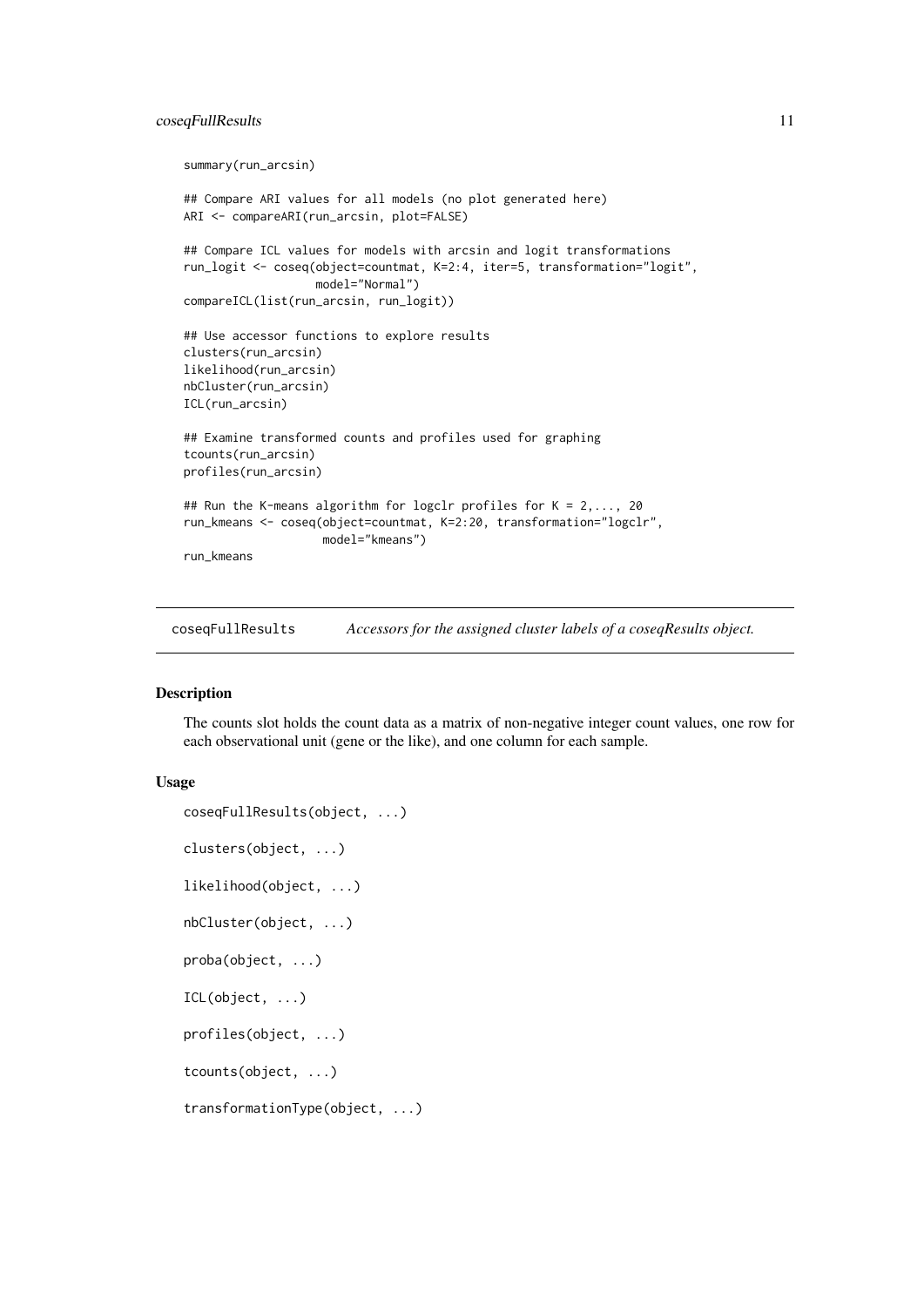```
model(object, ...)
DDSEextract(object, ...)
Djumpextract(object, ...)
## S4 method for signature 'coseqResults'
clusters(object, K)
## S4 method for signature 'RangedSummarizedExperiment'
clusters(object, ...)
## S4 method for signature 'matrix'
clusters(object, ...)
## S4 method for signature 'data.frame'
clusters(object, ...)
## S4 method for signature 'MixmodCluster'
likelihood(object)
## S4 method for signature 'RangedSummarizedExperiment'
likelihood(object)
## S4 method for signature 'coseqResults'
likelihood(object)
## S4 method for signature '`NULL`'
likelihood(object)
## S4 method for signature 'MixmodCluster'
nbCluster(object)
## S4 method for signature 'RangedSummarizedExperiment'
nbCluster(object)
## S4 method for signature 'coseqResults'
nbCluster(object)
## S4 method for signature '`NULL`'
nbCluster(object)
## S4 method for signature 'RangedSummarizedExperiment'
ICL(object)
## S4 method for signature 'MixmodCluster'
ICL(object)
## S4 method for signature 'coseqResults'
ICL(object)
## S4 method for signature '`NULL`'
```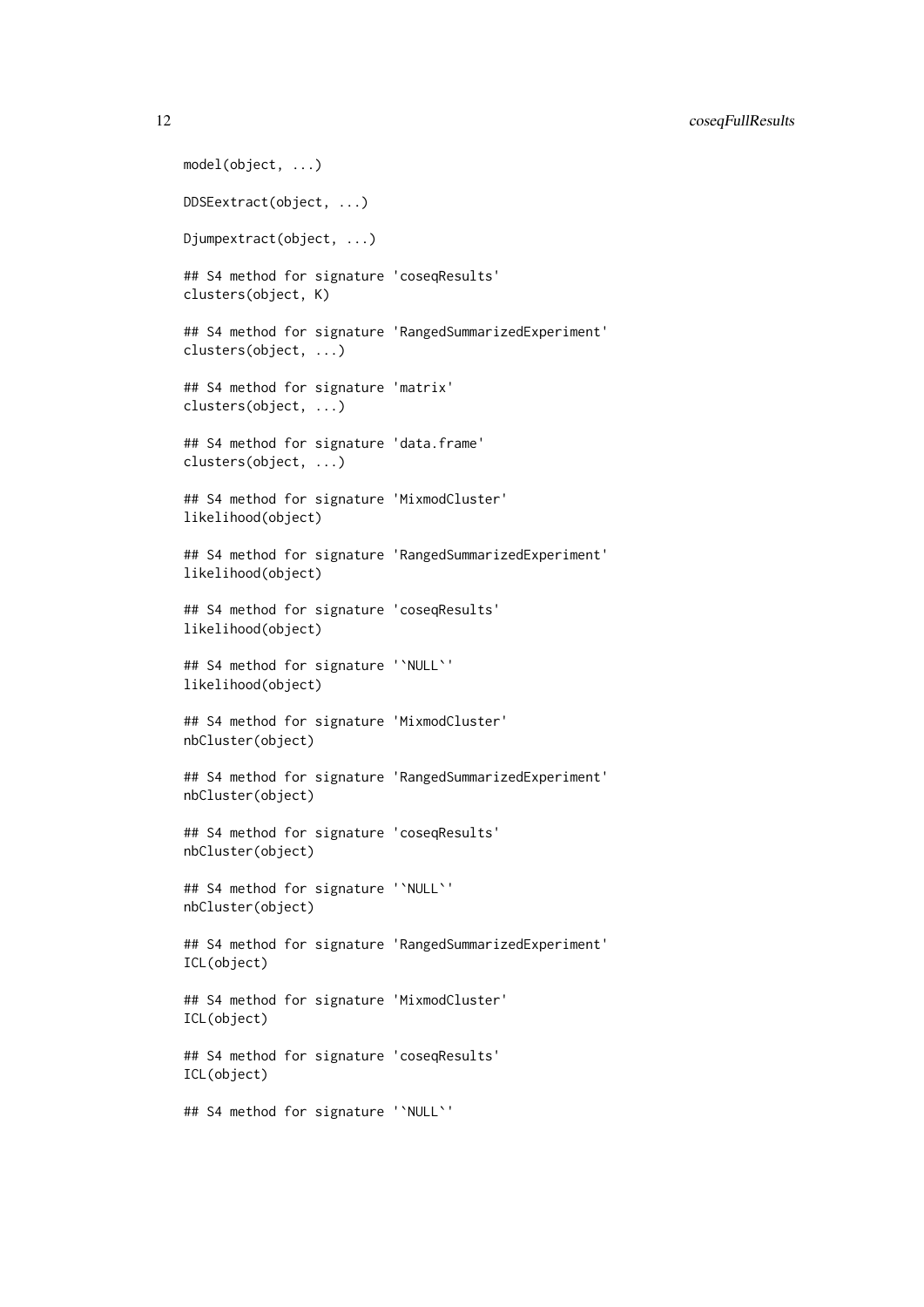#### coseqFullResults 13

ICL(object)

## S4 method for signature 'coseqResults' profiles(object)

## S4 method for signature 'coseqResults' tcounts(object)

## S4 method for signature 'coseqResults' transformationType(object)

## S4 method for signature 'coseqResults' model(object)

## S4 method for signature 'coseqResults' coseqFullResults(object)

## S4 method for signature 'coseqResults' show(object)

## S4 method for signature 'MixmodCluster' proba(object)

## S4 method for signature 'Capushe' DDSEextract(object)

```
## S4 method for signature 'Capushe'
Djumpextract(object)
```
## Arguments

| object                  | a cosegResults, RangedSummarizedExperiment, or MixmodCluster object.                                        |
|-------------------------|-------------------------------------------------------------------------------------------------------------|
| $\cdot$ $\cdot$ $\cdot$ | Additional optional parameters                                                                              |
| K                       | numeric indicating the model to be used (if NULL of missing, the model chosen<br>by ICL is used by default) |

## Value

Output varies depending on the method. clusters returns a vector of cluster labels for each gene for the desired model.

## Author(s)

Andrea Rau

```
## Simulate toy data, n = 300 observations
set.seed(12345)
countmat <- matrix(runif(300*4, min=0, max=500), nrow=300, ncol=4)
countmat \leq countmat[which(rowSums(countmat) > 0),]
conds <- rep(c("A","B","C","D"), each=2)
```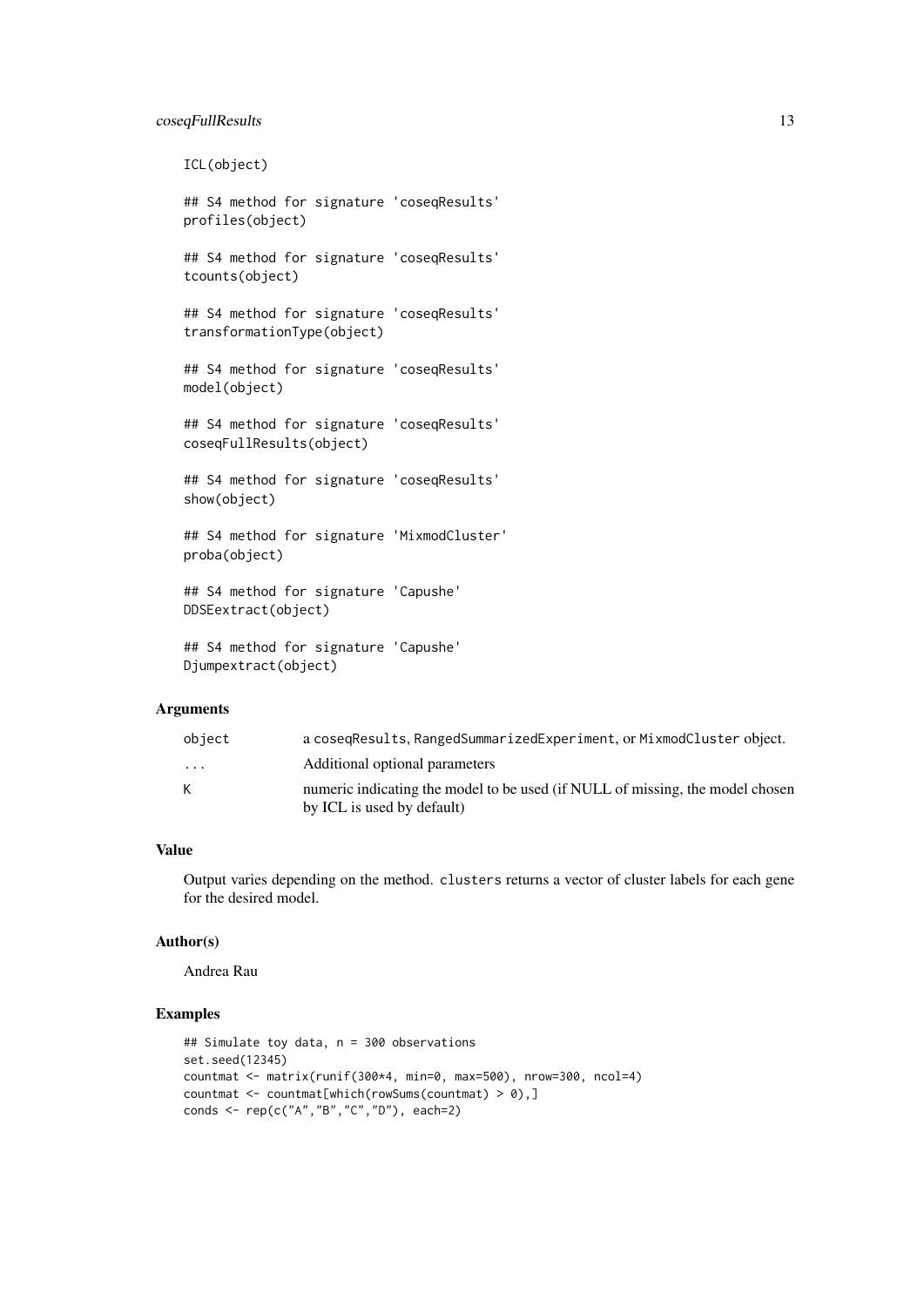```
## Run the Normal mixture model for K = 2,3,4run_arcsin <- coseq(object=countmat, K=2:4, iter=5, transformation="arcsin",
                    model="Normal")
run_arcsin
## Plot and summarize results
plot(run_arcsin)
summary(run_arcsin)
## Compare ARI values for all models (no plot generated here)
ARI <- compareARI(run_arcsin, plot=FALSE)
## Compare ICL values for models with arcsin and logit transformations
run_logit <- coseq(object=countmat, K=2:4, iter=5, transformation="logit",
                   model="Normal")
compareICL(list(run_arcsin, run_logit))
## Use accessor functions to explore results
clusters(run_arcsin)
likelihood(run_arcsin)
nbCluster(run_arcsin)
ICL(run_arcsin)
## Examine transformed counts and profiles used for graphing
tcounts(run_arcsin)
profiles(run_arcsin)
## Run the K-means algorithm for logclr profiles for K = 2,..., 20
run_kmeans <- coseq(object=countmat, K=2:20, transformation="logclr",
                   model="kmeans")
run_kmeans
```
coseqResults-class *coseqResults object and constructor*

#### Description

coseqResults is a subclass of RangedSummarizedExperiment, used to store the co-expression results as well as some additional information useful for plotting (tcounts, y\_profiles) and metainformation about the co-expression analysis (transformation, normFactors).

#### Usage

```
coseqResults(SummarizedExperiment, allResults, model = NULL,
  transformation = NULL, tcounts = NULL, y_profiles = NULL,
 normFactors = NULL)
```
### Arguments

| SummarizedExperiment |                                                                                               |  |  |  |  |
|----------------------|-----------------------------------------------------------------------------------------------|--|--|--|--|
|                      | a RangedSummarizedExperiment of coseg results                                                 |  |  |  |  |
| allResults           | List of conditional probabilities of cluster membership for each gene, in all mod-<br>els fit |  |  |  |  |

<span id="page-13-0"></span>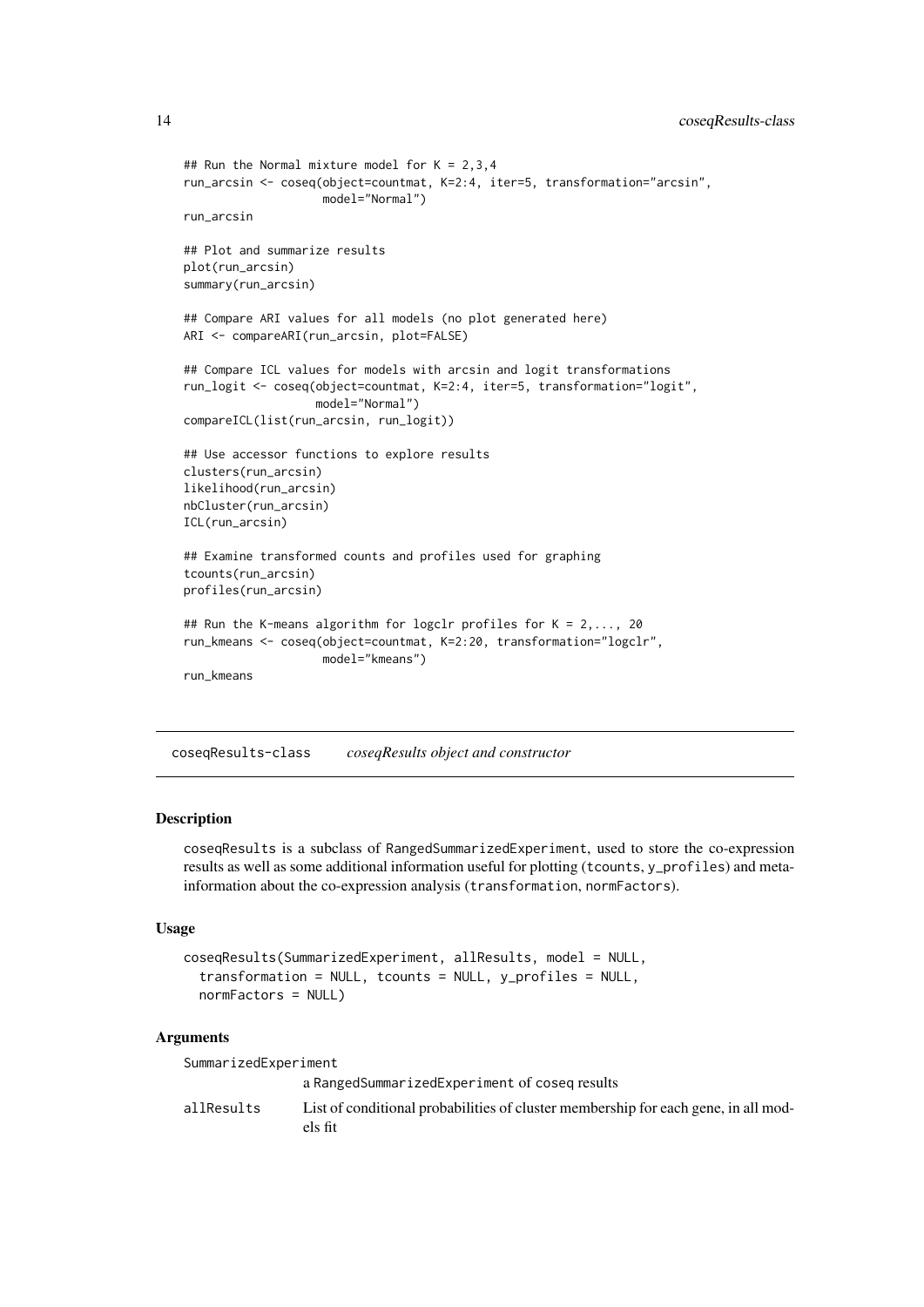#### <span id="page-14-0"></span> $\csc{geq}\n$ Run 15

| model       | "Normal" or "Poisson", the mixture model used for co-expression    |
|-------------|--------------------------------------------------------------------|
|             | transformation Transformation applied to counts to obtain t counts |
| tcounts     | Transformed counts used for mixture model fitting                  |
| y_profiles  | y profiles used for coseg plotting                                 |
| normFactors | Scaling factors used for normalization                             |

## Details

This constructor function would not typically be used by "end users". This simple class extends the RangedSummarizedExperiment class of the SummarizedExperiment package to allow other packages to write methods for results objects from the coseq package. It is used by [coseqRun](#page-14-1) to wrap up the results table.

## Value

a coseqResults object

<span id="page-14-1"></span>coseqRun *Co-expression analysis*

#### Description

Function for primary code to perform co-expression analysis, with or without data transformation, using mixture models. The output of coseqRun is an S4 object of class coseqResults.

## Usage

```
coseqRun(y, K, conds = NULL, normFactors = "TMM", model = "kmeans",
  transformation = "logclr", subset = NULL, meanFilterCutoff = 50,
 modelChoice = ifelse(model == "kmeans", "DDSE", "ICL"),
 parallel = FALSE, BPPARAM = bpparam(), ...)
```
## Arguments

| $\mathbf{y}$ | $(n \times q)$ matrix of observed counts for <i>n</i> observations (genes) and <i>q</i> variables<br>(samples). In nearly all cases, $n > q$ .                                                                                                                                                                                                                                                                                                          |
|--------------|---------------------------------------------------------------------------------------------------------------------------------------------------------------------------------------------------------------------------------------------------------------------------------------------------------------------------------------------------------------------------------------------------------------------------------------------------------|
| К            | Number of clusters (a single value or a vector of values)                                                                                                                                                                                                                                                                                                                                                                                               |
| conds        | Vector of length q defining the condition (treatment group) for each variable<br>$\alpha$ (column) in $\nu$                                                                                                                                                                                                                                                                                                                                             |
| normFactors  | The type of estimator to be used to normalize for differences in library size:<br>("TC" for total count, "UQ" for upper quantile, "Med" for median, "DESeq" for the<br>normalization method in the DESeq package, and "TMM" for the TMM normal-<br>ization method (Robinson and Oshlack, 2010). Can also be a vector (of length<br>$q$ ) containing pre-estimated library size estimates for each sample, or "none" if<br>no normalization is required. |
| model        | Type of mixture model to use ("Poisson" or "Normal"), or alternatively "kmeans"<br>for a K-means algorithm                                                                                                                                                                                                                                                                                                                                              |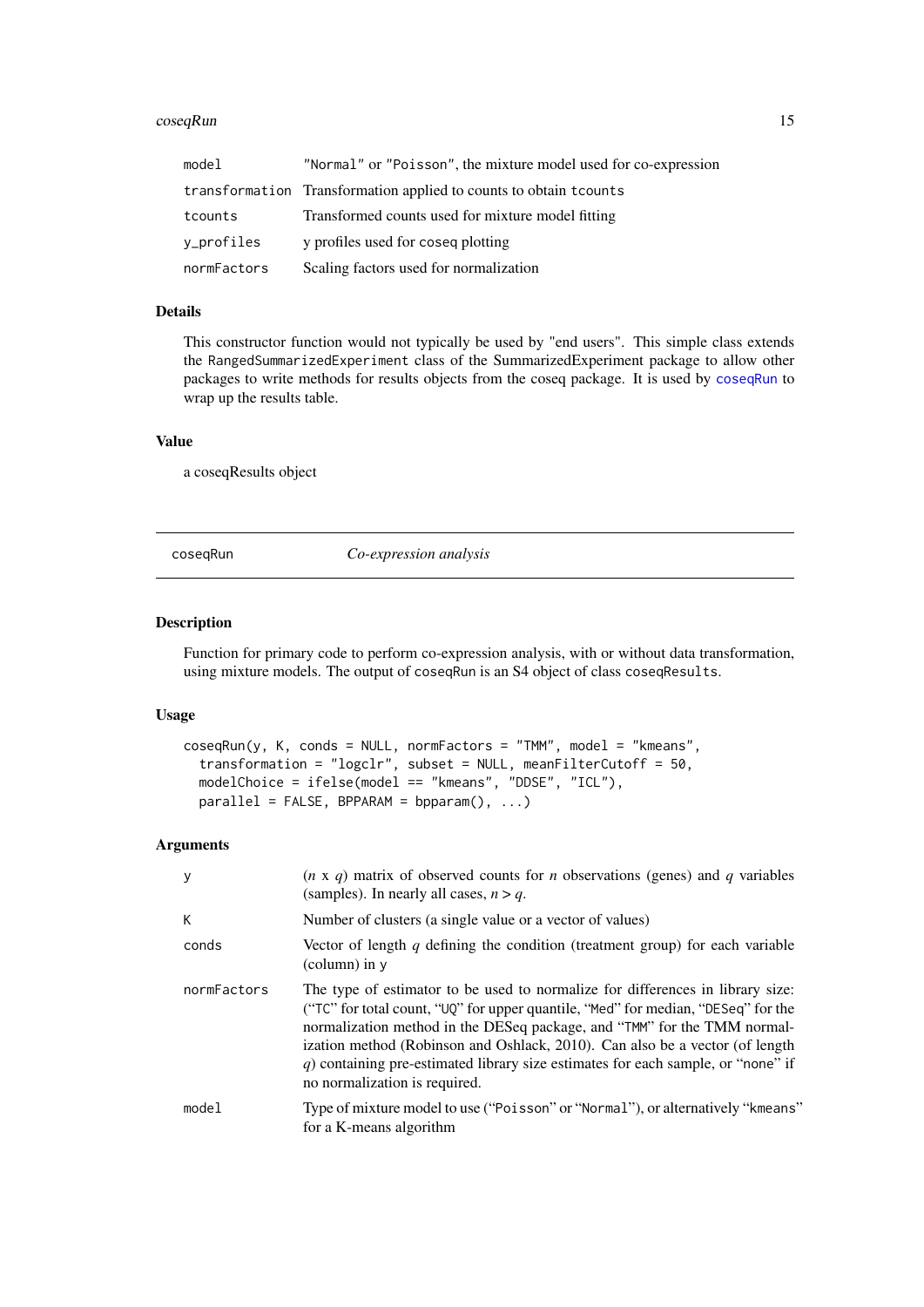| transformation   | Transformation type to be used: "voom", "logRPKM" (if geneLength is provided<br>by user), "arcsin", "logit", "logMedianRef", "profile", "logclr", "clr",<br>"alr", "ilr", or "none"                                                                                                                                                                                                                                                                                                                                            |
|------------------|--------------------------------------------------------------------------------------------------------------------------------------------------------------------------------------------------------------------------------------------------------------------------------------------------------------------------------------------------------------------------------------------------------------------------------------------------------------------------------------------------------------------------------|
| subset           | Optional vector providing the indices of a subset of genes that should be used for<br>the co-expression analysis (i.e., row indices of the data matrix y. For the generic<br>function coseq, the results of a previously run differential analysis may be used<br>to select a subset of genes on which to perform the co-expression analysis. If this<br>is desired, subset. index can also be an object of class DESeqResults (from the<br>results function in DESeq2).                                                       |
| meanFilterCutoff |                                                                                                                                                                                                                                                                                                                                                                                                                                                                                                                                |
|                  | Value used to filter low mean normalized counts if desired (by default, set to a<br>value of 50)                                                                                                                                                                                                                                                                                                                                                                                                                               |
| modelChoice      | Criterion used to select the best model. For Gaussian mixture models, "ICL"<br>(integrated completed likelihood criterion) is currently supported. For Pois-<br>son mixture models, "ICL", "BIC" (Bayesian information criterion), and a non-<br>asymptotic criterion calibrated via the slope heuristics using either the "DDSE"<br>(data-driven slope estimation) or "Djump" (dimension jump) approaches may be<br>used. See the HTSCluster package documentation for more details about the<br>slope heuristics approaches. |
| parallel         | If FALSE, no parallelization. If TRUE, parallel execution using BiocParallel (see<br>next argument BPPARAM). A note on running in parallel using BiocParallel: it<br>may be advantageous to remove large, unneeded objects from the current R<br>environment before calling the function, as it is possible that R's internal garbage<br>collection will copy these files while running on worker nodes.                                                                                                                       |
| <b>BPPARAM</b>   | Optional parameter object passed internally to bplapply when parallel=TRUE.<br>If not specified, the parameters last registered with register will be used.                                                                                                                                                                                                                                                                                                                                                                    |
| $\cdots$         | Additional optional parameters.                                                                                                                                                                                                                                                                                                                                                                                                                                                                                                |
|                  |                                                                                                                                                                                                                                                                                                                                                                                                                                                                                                                                |

## Value

An S4 object of class coseqResults whose assays contain a SimpleList object, where each element in the list corresponds to the conditional probabilities of cluster membership for each gene in each model. Meta data (accessible via metatdata include the model used (either Normal or Poisson), the transformation used on the data, the transformed data using to estimate model (tcounts), the normalized profiles for use in plotting (y\_profiles), and the normalization factors used in the analysis (normFactors).

## Author(s)

Andrea Rau

```
## Simulate toy data, n = 300 observations
set.seed(12345)
countmat <- matrix(runif(300*4, min=0, max=500), nrow=300, ncol=4)
countmat <- countmat[which(rowSums(countmat) > 0),]
conds <- rep(c("A","B","C","D"), each=2)
## Run the K-means for K = 2,3,4 with logCLR transformation
## The following are equivalent:
run <- coseqRun(y=countmat, K=2:15)
```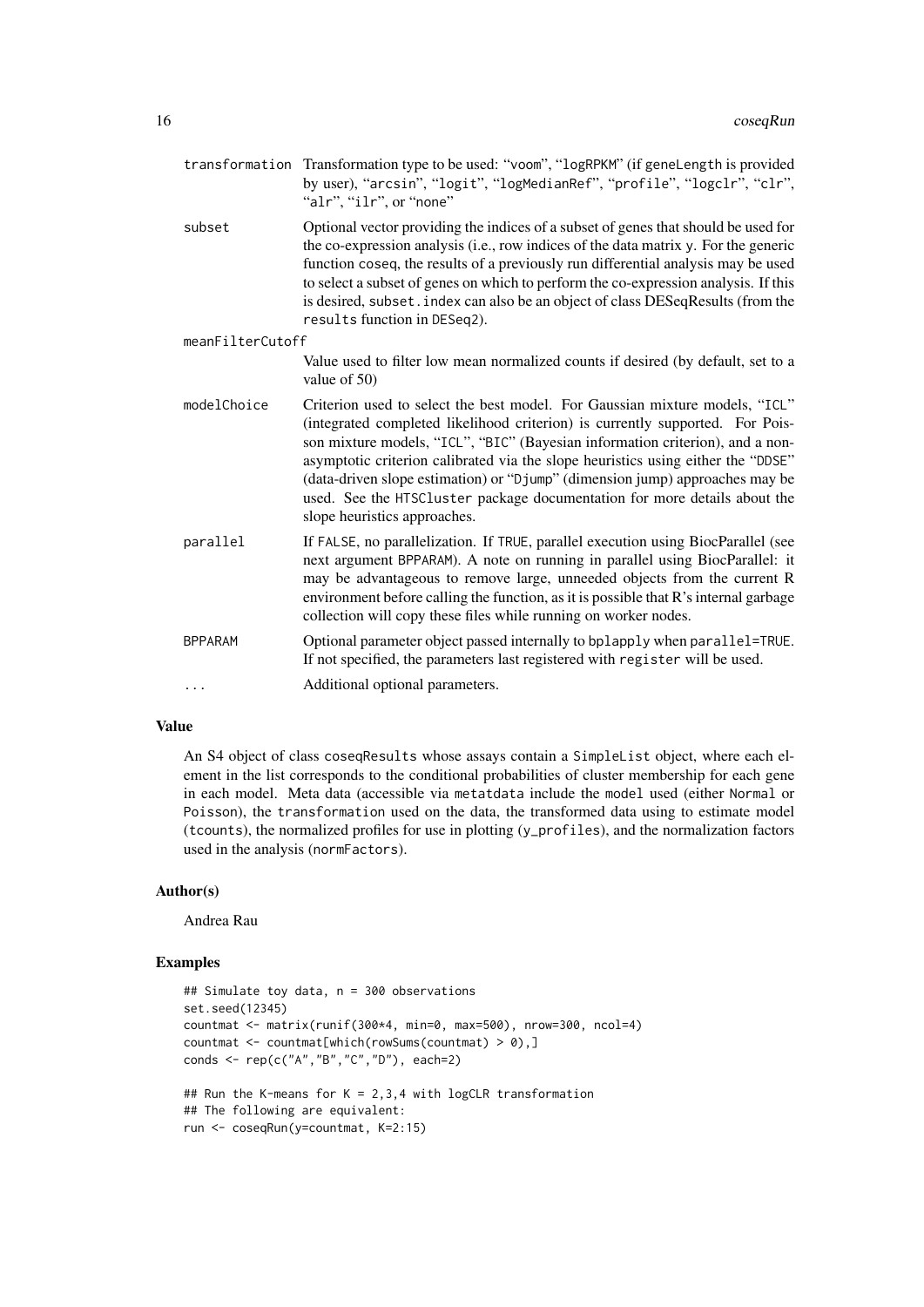#### <span id="page-16-0"></span>fietz and the state of the state of the state of the state of the state of the state of the state of the state of the state of the state of the state of the state of the state of the state of the state of the state of the

```
run <- coseq(object=countmat, K=2:15, transformation="logclr", model="kmeans")
## Run the Normal mixture model for K = 2,3,4 with arcsine transformation
## The following are equivalent:
run <- coseqRun(y=countmat, K=2:4, iter=5, transformation="arcsin", model="Normal")
run <- coseq(object=countmat, K=2:4, iter=5, transformation="arcsin", model="Normal")
```
fietz *RNA-seq data from the mouse neocortex in Fietz et al. (2012)*

### Description

This dataset represents RNA-seq data from mouse neocortex RNA-seq data in five embryonic (day 14.5) mice by analyzing the transcriptome of three regions: the ventricular zone (VZ), subventricular zone (SVZ) and cortical place (CP).

#### Usage

data(fietz)

## Format

An ExpressionSet named fietz.eset containing the phenotype data and expression data for the Fietz et al. (2012) experiment. Phenotype data may be accessed using the pData function, and expression data may be accessed using the exprs function.

#### Value

Object of class 'ExpressionSet'. Matrix of counts can be accessed after loading the 'Biobase' package and calling exprs(fietz)).

#### Source

Digital Expression Explorer (http://dee.bakeridi.edu.au/).

## References

<https://perso.math.univ-toulouse.fr/maugis/mixstatseq/packages>

Fietz, S. A., et al. (2012). Transcriptomes of germinal zones of human and mouse fetal neocortex suggest a role of extracellular matrix in progenitor self-renewal. Proceedings of the National Academy of Sciences, 109(29):11836-11841.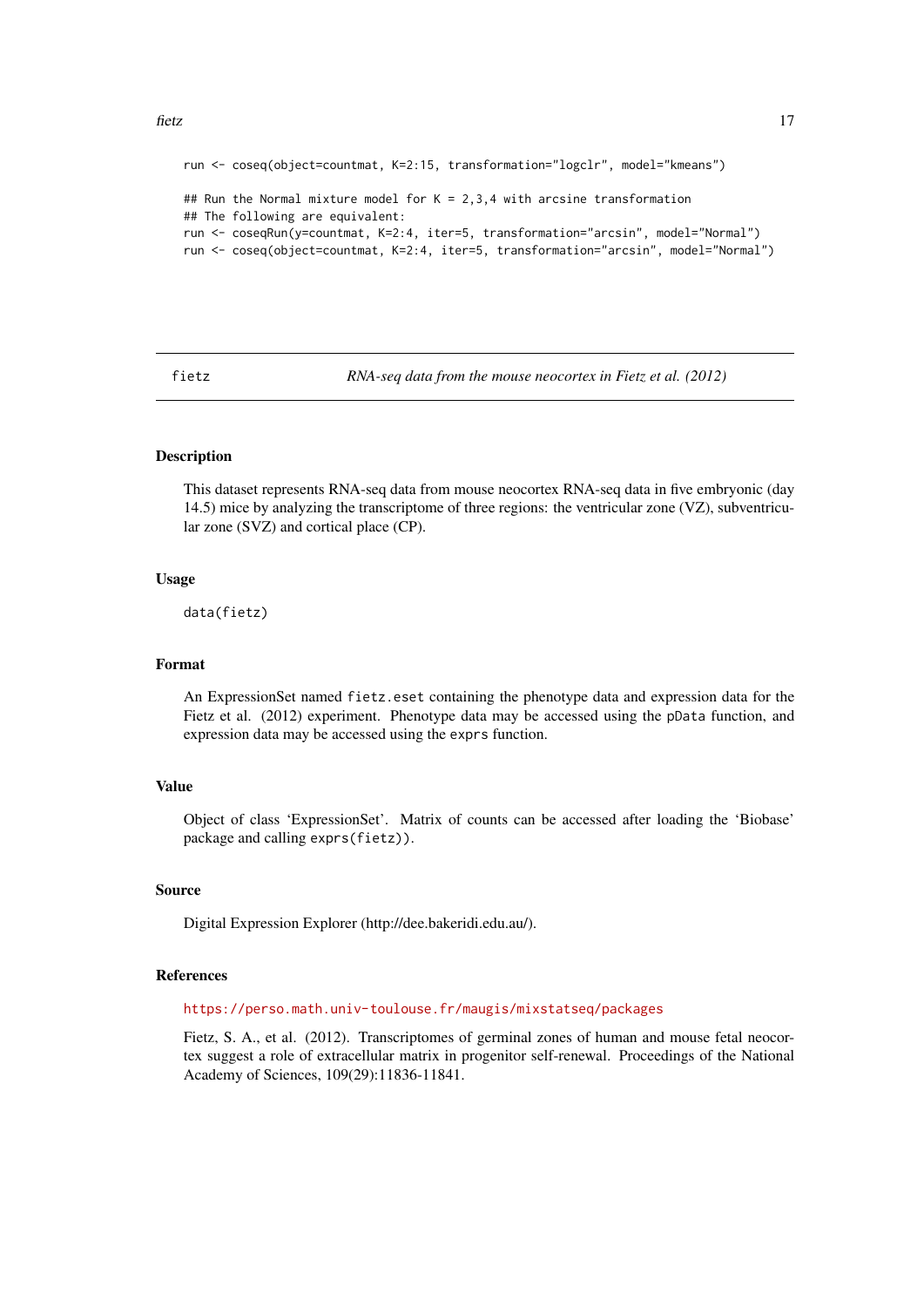<span id="page-17-0"></span>

## Description

Calculate conditional probabilities of cluster membership for K-means clustering

## Usage

kmeansProbaPost(clusters, tcounts)

## Arguments

| clusters | Cluster labels arising from K-means clustering |
|----------|------------------------------------------------|
| tcounts  | Transformed counts clustered using K-means     |

## Value

Conditional probabilities of cluster membership for each observation in each cluster

## Examples

```
## Example of K-means taken from ?kmeans help page
x \le rbind(matrix(rnorm(100, sd = 0.3), ncol = 2),
           matrix(rnorm(100, mean = 1, sd = 0.3), ncol = 2))\text{colnames}(x) \leftarrow c("x", "y")cl <- kmeans(x, 5)
probaPost <- kmeansProbaPost(cl$cluster, x)
head(probaPost)
```
logclr *Calculate the Log Centered Log Ratio (logCLR) transformation*

#### Description

Calculate the Log Centered Log Ratio (logCLR) transformation

## Usage

```
logclr(profiles)
```
## Arguments

profiles Matrix of profiles. Note that the presence of 0 values causes an error message to be produced.

## Value

logCLR-transformed profiles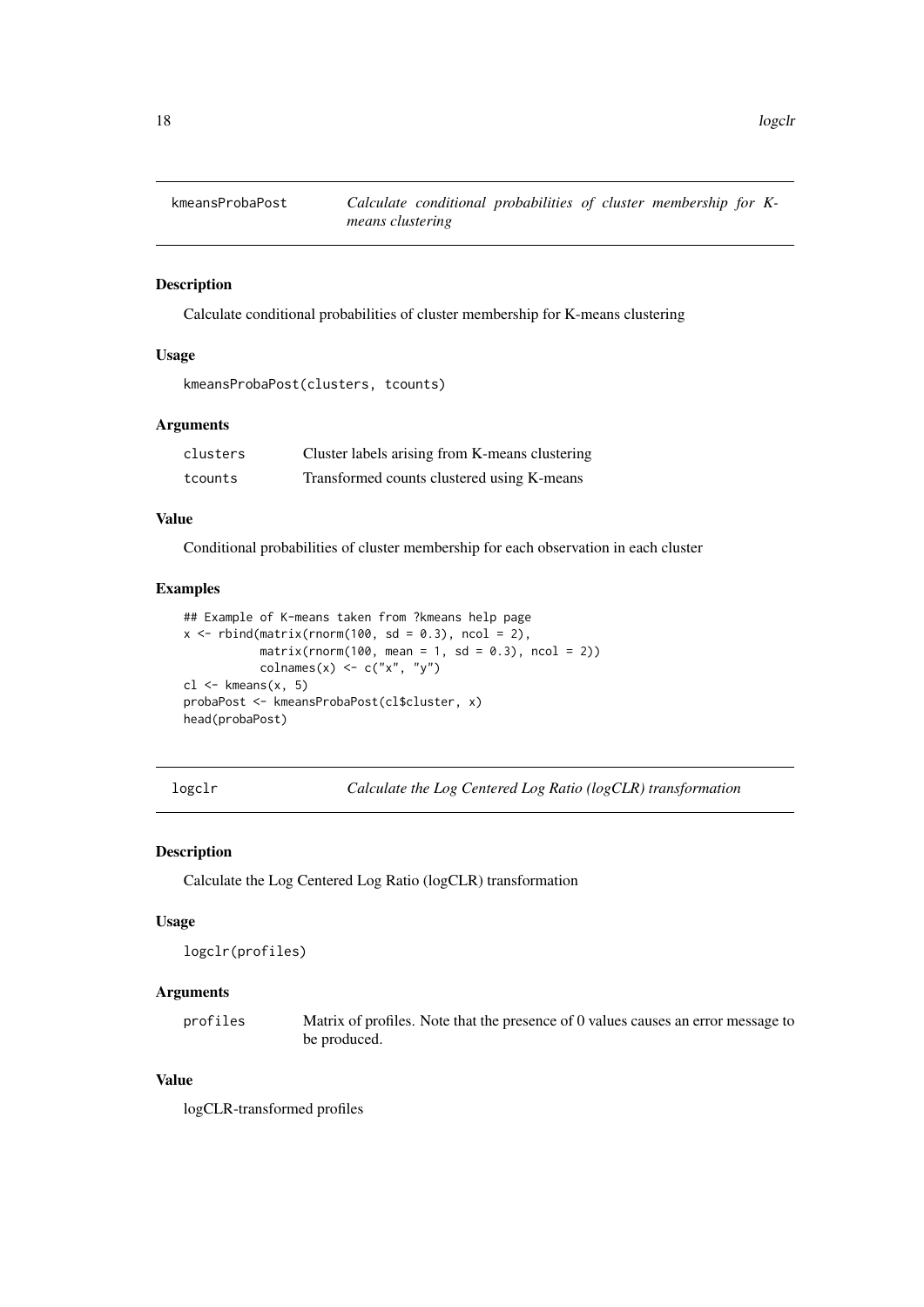<span id="page-18-0"></span>

## Description

Permute the columns of a contingency table comparing two clusterings to load the diagonal as much as possible.

## Usage

matchContTable(table\_1, table\_2)

## Arguments

| table 1 | Partition from a first data clustering  |
|---------|-----------------------------------------|
| table 2 | Partition from a second data clustering |

## Value

Permuted contingency table

## Examples

```
## Generate arbitrary labels from two separate clustering results
labels_1 <- sample(1:10, 1000, replace=TRUE) ## K=10 clusters
labels_2 <- sample(1:8, 1000, replace=TRUE) ## K=8 clusters
matchContTable(labels_1, labels_2)
```
NormMixClus *Normal mixture model estimation and selection for a series of cluster numbers*

## Description

Perform co-expression and co-abudance analysis of high-throughput sequencing data, with or without data transformation, using a Normal mixture models. The output of NormMixClus is an S4 object of class RangedSummarizedExperiment.

## Usage

```
NormMixClus(y_profiles, K, subset = NULL, parallel = TRUE,
 BPPARAM = bpparam(), ...)
```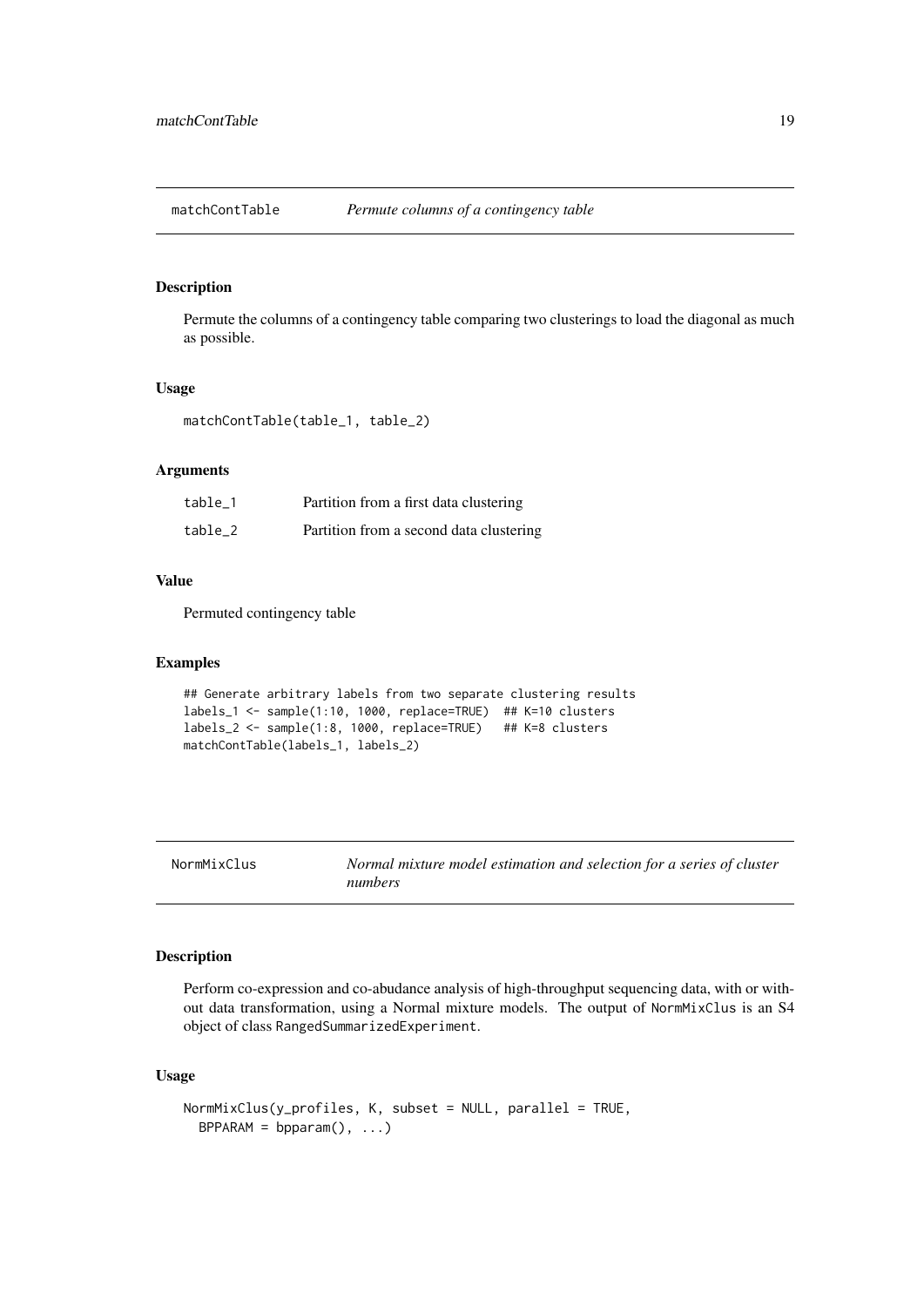#### <span id="page-19-0"></span>Arguments

| y_profiles     | $(n \times q)$ matrix of observed profiles for <i>n</i> observations and <i>q</i> variables                                                                                                                                                                                                                                                                                                              |
|----------------|----------------------------------------------------------------------------------------------------------------------------------------------------------------------------------------------------------------------------------------------------------------------------------------------------------------------------------------------------------------------------------------------------------|
| K              | Number of clusters (a single value or a sequence of values).                                                                                                                                                                                                                                                                                                                                             |
| subset         | Optional vector providing the indices of a subset of genes that should be used<br>for the co-expression analysis (i.e., row indices of the data matrix y.                                                                                                                                                                                                                                                |
| parallel       | If FALSE, no parallelization. If TRUE, parallel execution using BiocParallel (see<br>next argument BPPARAM). A note on running in parallel using BiocParallel: it<br>may be advantageous to remove large, unneeded objects from the current R<br>environment before calling the function, as it is possible that R's internal garbage<br>collection will copy these files while running on worker nodes. |
| <b>BPPARAM</b> | Optional parameter object passed internally to bplapply when parallel=TRUE.<br>If not specified, the parameters last registered with register will be used.                                                                                                                                                                                                                                              |
|                | Additional optional parameters to be passed to NormMixClusK.                                                                                                                                                                                                                                                                                                                                             |

## Value

An S4 object of class coseqResults, with conditional probabilities of cluster membership for each gene in each model stored as a list of assay data, and corresponding log likelihood, ICL value, number of clusters, and form of Gaussian model for each model stored as metadata.

#### Author(s)

Andrea Rau, Cathy Maugis-Rabusseau

```
## Simulate toy data, n = 300 observations
set.seed(12345)
countmat <- matrix(runif(300*4, min=0, max=500), nrow=300, ncol=4)
countmat <- countmat[which(rowSums(countmat) > 0),]
profiles <- transformRNAseq(countmat, norm="none",
                            transformation="arcsin")$tcounts
conds <- rep(c("A","B","C","D"), each=2)
```

```
## Run the Normal mixture model for K = 2,3
## Object of class coseqResults
run <- NormMixClus(y=profiles, K=2:3, iter=5)
run
```

```
## Run the Normal mixture model for K=2
## Object of class SummarizedExperiment0
run2 <- NormMixClusK(y=profiles, K=2, iter=5)
```

```
## Summary of results
summary(run)
```

```
## Re-estimate mixture parameters for the model with K=2 clusters
param <- NormMixParam(run, y_profiles=profiles)
```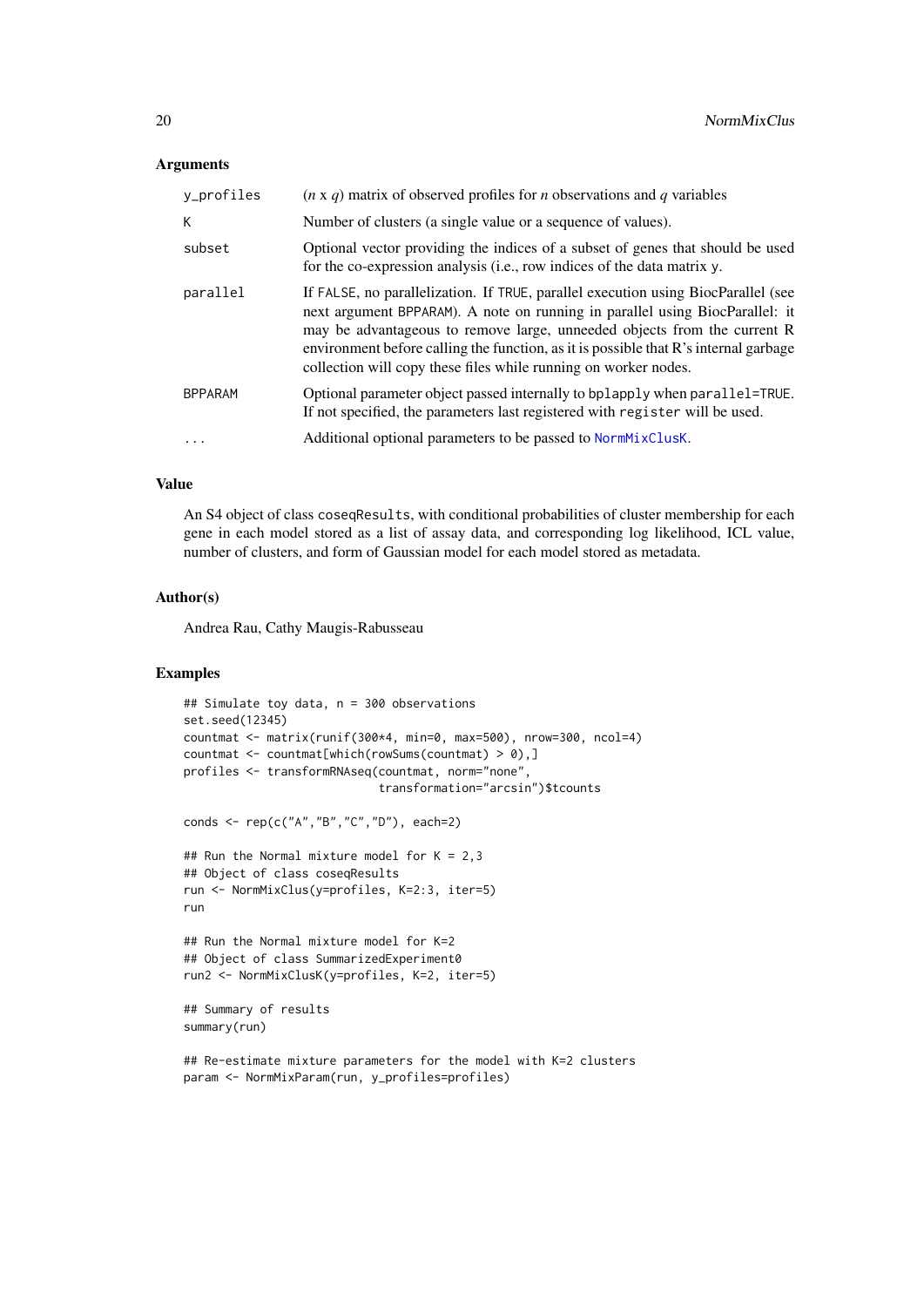<span id="page-20-1"></span><span id="page-20-0"></span>

## Description

Perform co-expression and co-abudance analysis of high-throughput sequencing data, with or without data transformation, using a Normal mixture models for single number of clusters *K*. The output of NormMixClusK is an S4 object of class RangedSummarizedExperiment.

## Usage

```
NormMixClusK(y_profiles, K, alg.type = "EM", init.runs = 50,
  init.type = "small-em", GaussianModel = "Gaussian_pk_Lk_Ck",
  init.iter = 20, iter = 1000, cutoff = 0.001, verbose = TRUE,
 digits = 3)
```
### Arguments

| y_profiles    | y ( $n \times q$ ) matrix of observed profiles for <i>n</i> observations and <i>q</i> variables                                                                                                                    |
|---------------|--------------------------------------------------------------------------------------------------------------------------------------------------------------------------------------------------------------------|
| K             | Number of clusters (a single value).                                                                                                                                                                               |
| alg.type      | Algorithm to be used for parameter estimation: "EM", "CEM", "SEM"                                                                                                                                                  |
| init.runs     | Number of runs to be used for the Small-EM strategy, with a default value of 50                                                                                                                                    |
| init.type     | Type of initialization strategy to be used: "small-em" for the Small-EM strat-<br>egy, "random", "CEM", or "SEMMax"                                                                                                |
| GaussianModel | One of the 28 forms of Gaussian models defined in Rmixmod, by default equal<br>to the "Gaussian_pk_Lk_Ck" (i.e., a general family model with free propor-<br>tions, free volume, free shape, and free orientation) |
| init.iter     | Number of iterations to be used within each run for the Small-EM strategry, with<br>a default value of 20                                                                                                          |
| iter          | Maximum number of iterations to be run for the chosen algorithm                                                                                                                                                    |
| cutoff        | Cutoff to declare algorithm convergence                                                                                                                                                                            |
| verbose       | If TRUE, verbose output is created                                                                                                                                                                                 |
| digits        | Integer indicating the number of decimal places to be used for the probaPost<br>output                                                                                                                             |

## Value

An S4 object of class RangedSummarizedExperiment, with conditional probabilities of cluster membership for each gene stored as assay data, and log likelihood, ICL value, number of clusters, and form of Gaussian model stored as metadata.

## Author(s)

Cathy Maugis-Rabusseau, Andrea Rau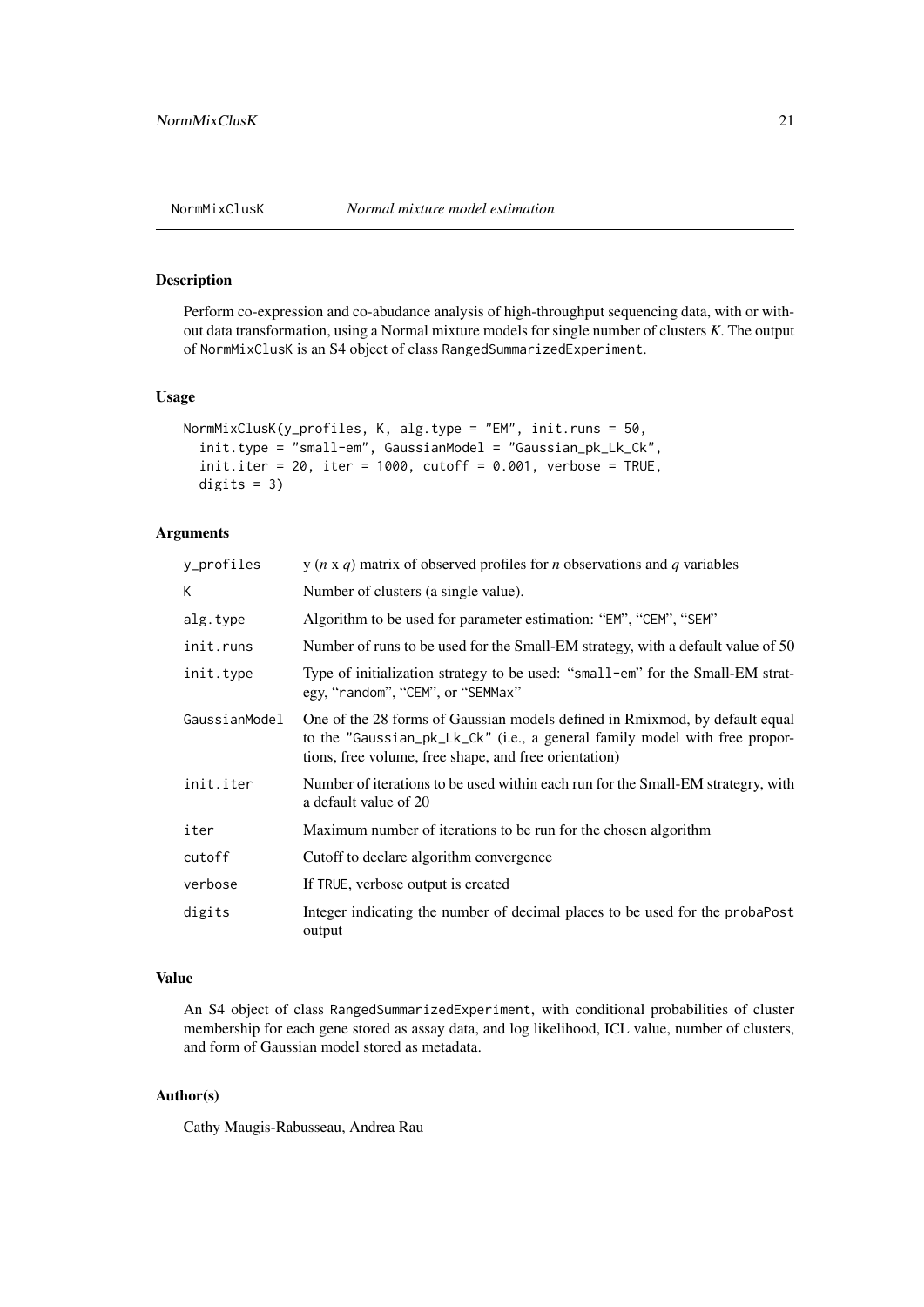## Examples

```
## Simulate toy data, n = 300 observations
set.seed(12345)
countmat <- matrix(runif(300*4, min=0, max=500), nrow=300, ncol=4)
countmat <- countmat[which(rowSums(countmat) > 0),]
profiles <- transformRNAseq(countmat, norm="none",
                            transformation="arcsin")$tcounts
conds <- rep(c("A","B","C","D"), each=2)
## Run the Normal mixture model for K = 2,3## Object of class coseqResults
run <- NormMixClus(y=profiles, K=2:3, iter=5)
run
## Run the Normal mixture model for K=2
## Object of class SummarizedExperiment0
run2 <- NormMixClusK(y=profiles, K=2, iter=5)
## Summary of results
summary(run)
## Re-estimate mixture parameters for the model with K=2 clusters
param <- NormMixParam(run, y_profiles=profiles)
```
## Description

Calculates the mean and covariance parameters for a normal mixture model of the form pK\_Lk\_Ck

#### Usage

```
NormMixParam(coseqResults, y_profiles = NULL, K = NULL, digits = 3,
 plot = FALSE, ...)
```
## Arguments

| cosegResults | Object of class coseqResults or RangedSummarizedExperiment (as output<br>from the NormMixClus or NormMixClusK functions)                                                                                                         |
|--------------|----------------------------------------------------------------------------------------------------------------------------------------------------------------------------------------------------------------------------------|
| v_profiles   | $y(n \times q)$ matrix of observed profiles for <i>n</i> observations and <i>q</i> variables, required<br>for x of class RangedSummarizedExperiment                                                                              |
| К            | The model used for parameter estimation for objects x of class coseq or NormMixClus.<br>When NULL, the model selected by the ICL criterion is used; otherwise, K should<br>designate the number of clusters in the desired model |
| digits       | Integer indicating the number of decimal places to be used for output                                                                                                                                                            |
| plot         | If true, produce heatmaps to visualize the estimated per-cluster correlation ma-<br>trices                                                                                                                                       |
| $\ddotsc$    | Additional optional parameters to pass to corrplot, if desired                                                                                                                                                                   |
|              |                                                                                                                                                                                                                                  |

<span id="page-21-0"></span>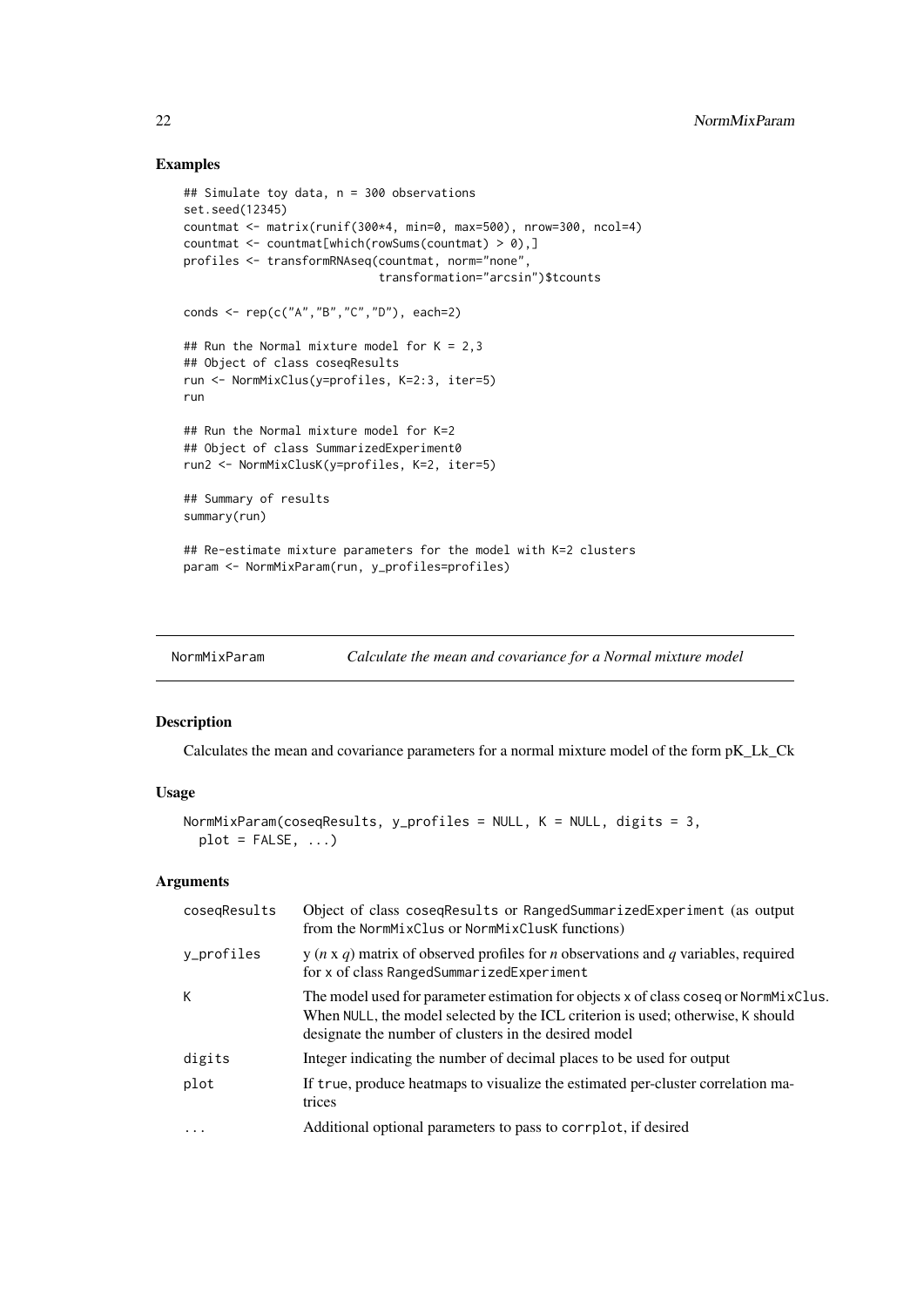#### <span id="page-22-0"></span>plot the contract of the contract of the contract of the contract of the contract of the contract of the contract of the contract of the contract of the contract of the contract of the contract of the contract of the contr

## Value

| pi    | Vector of dimension $K$ with the estimated cluster proportions from the Gaussian<br>mixture model, where $K$ is the number of clusters                                                                                  |
|-------|-------------------------------------------------------------------------------------------------------------------------------------------------------------------------------------------------------------------------|
| mu    | Matrix of dimension $K \times d$ containing the estimated mean vector from the Gaus-<br>sian mixture model, where d is the number of samples in the data $y$ -profiles<br>and K is the number of clusters               |
| Sigma | Array of dimension $d \times d \times K$ containing the estimated covariance matrices<br>from the Gaussian mixture model, where $d$ is the number of samples in the data<br>y_profiles and K is the number of clusters  |
| rho   | Array of dimension $d \times d \times K$ containing the estimated correlation matrices<br>from the Gaussian mixture model, where $d$ is the number of samples in the data<br>y_profiles and K is the number of clusters |

## Author(s)

Andrea Rau, Cathy Maugis-Rabusseau

## Examples

```
## Simulate toy data, n = 300 observations
set.seed(12345)
countmat <- matrix(runif(300*4, min=0, max=500), nrow=300, ncol=4)
countmat \leq countmat[which(rowSums(countmat) > 0),]
profiles <- transformRNAseq(countmat, norm="none",
                            transformation="arcsin")$tcounts
conds <- rep(c("A","B","C","D"), each=2)
## Run the Normal mixture model for K = 2,3## Object of class coseqResults
run <- NormMixClus(y=profiles, K=2:3, iter=5)
run
## Run the Normal mixture model for K=2
## Object of class SummarizedExperiment0
run2 <- NormMixClusK(y=profiles, K=2, iter=5)
```
## Summary of results summary(run)

```
## Re-estimate mixture parameters for the model with K=2 clusters
param <- NormMixParam(run, y_profiles=profiles)
```
plot *Visualize results from coseq clustering*

#### Description

Plot a coseqResults object.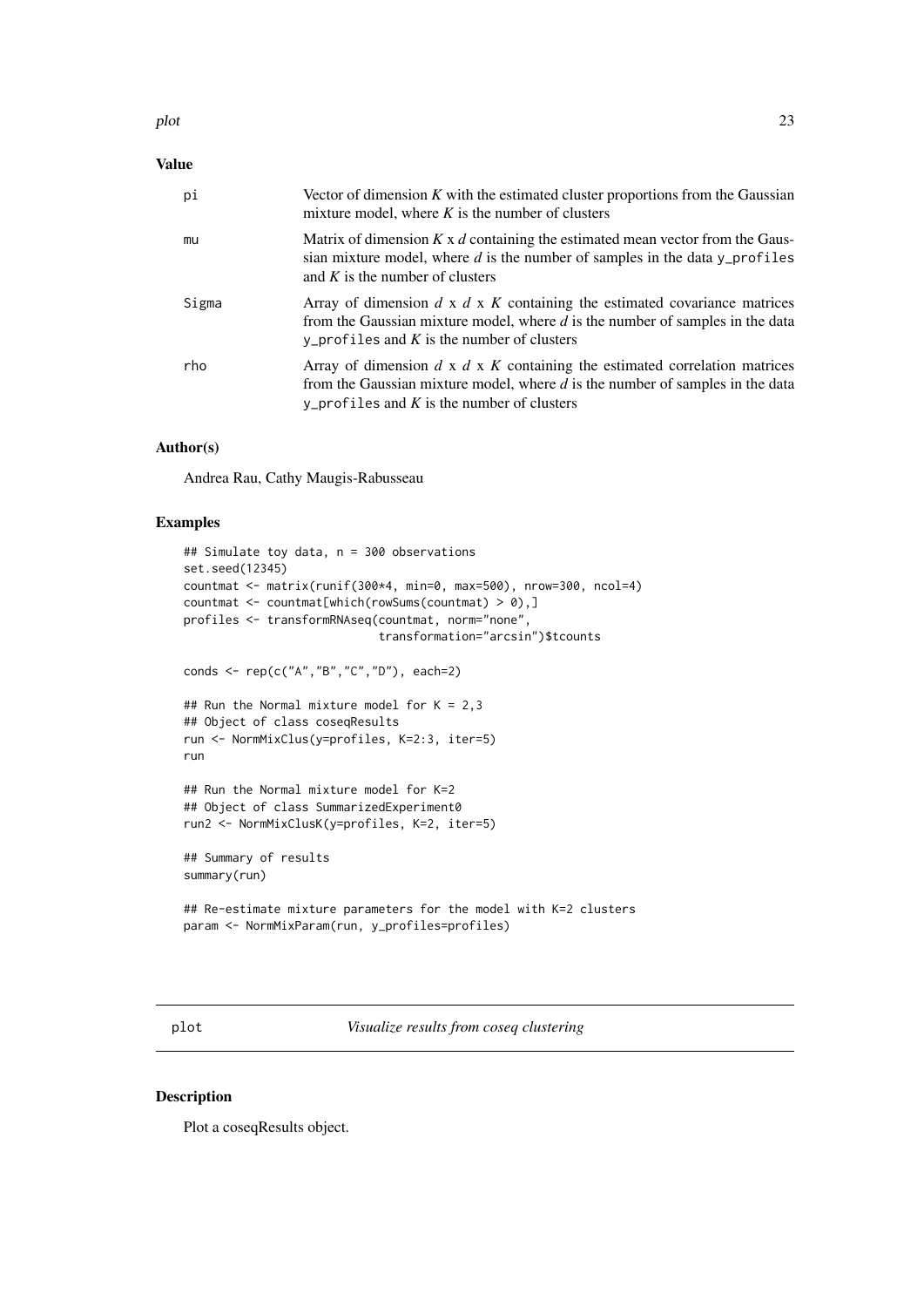## Usage

 $plot(x, \ldots)$ 

```
## S4 method for signature 'coseqResults'
plot(x, y\_profiles = NULL, K = NULL,threshold = 0.8, conds = NULL, average_over_conds = FALSE,
 collapse_reps = "none", graphs = c("logLike", "ICL", "profiles",
  "boxplots", "probapost_boxplots", "probapost_barplots",
 "probapost_histogram"), order = FALSE, profiles_order = NULL,
 n_{row} = NULL, n_{col} = NULL, ...coseqGlobalPlots(object, graphs = c("logLike", "ICL"), ...)
coseqModelPlots(probaPost, y_profiles, K = NULL, threshold = 0.8,
 conds = NULL, collapse_reps = "none", graphs = c("profiles",
  "boxplots", "probapost_boxplots", "probapost_barplots",
 "probapost_histogram"), order = FALSE, profiles_order = NULL,
 n_{row} = NULL, n_{col} = NULL, ...
```
## Arguments

| x                  | An object of class "coseqResults"                                                                                                                                                                                                                                                                                                                                                                                                                                                                                                                                                                          |
|--------------------|------------------------------------------------------------------------------------------------------------------------------------------------------------------------------------------------------------------------------------------------------------------------------------------------------------------------------------------------------------------------------------------------------------------------------------------------------------------------------------------------------------------------------------------------------------------------------------------------------------|
| $\cdots$           | Additional optional plotting arguments (e.g., xlab, ylab, use_sample_names,<br>facet labels)                                                                                                                                                                                                                                                                                                                                                                                                                                                                                                               |
| y_profiles         | y ( $n \times q$ ) matrix of observed profiles for <i>n</i> observations and <i>q</i> variables to be<br>used for graphing results (optional for logLike, ICL, probapost_boxplots,<br>and probapost_barplots, and by default takes value x\$tcounts if NULL)                                                                                                                                                                                                                                                                                                                                               |
| Κ                  | If desired, the specific model to use for plotting (or the specific cluster number(s)<br>to use for plotting in the case of coseqModelPlots). If NULL, all clusters will be<br>visualized, and the model chosen by ICL will be plotted                                                                                                                                                                                                                                                                                                                                                                     |
| threshold          | Threshold used for maximum conditional probability; only observations with<br>maximum conditional probability greater than this threshold are visualized                                                                                                                                                                                                                                                                                                                                                                                                                                                   |
| conds              | Condition labels, if desired                                                                                                                                                                                                                                                                                                                                                                                                                                                                                                                                                                               |
| average_over_conds |                                                                                                                                                                                                                                                                                                                                                                                                                                                                                                                                                                                                            |
|                    | If TRUE, average values of y_profiles within each condition identified by conds<br>for the profiles and boxplots plots. This argument is redundant to collapse_reps<br>= "sum", and collapse_reps should be used instead.                                                                                                                                                                                                                                                                                                                                                                                  |
| collapse_reps      | If "none", display all replicates. If "sum", collapse replicates within each con-<br>dition by summing their profiles If "average", collapse replicates within each<br>condition by averaging their profiles. For highly unbalanced experimental de-<br>signs, using "average" will likely provide more easily interpretable plots.                                                                                                                                                                                                                                                                        |
| graphs             | Graphs to be produced, one (or more) of the following: "logLike" (log-likelihood<br>plotted versus number of clusters), "ICL" (ICL plotted versus number of clus-<br>ters), "profiles" (line plots of profiles in each cluster), "boxplots" (boxplots<br>of profiles in each cluster), "probapost_boxplots" (boxplots of maximum<br>conditional probabilities per cluster), "probapost_barplots" (number of ob-<br>servations with a maximum conditional probability greater than threshold per<br>cluster), "probapost_histogram" (histogram of maximum conditional proba-<br>bilities over all clusters) |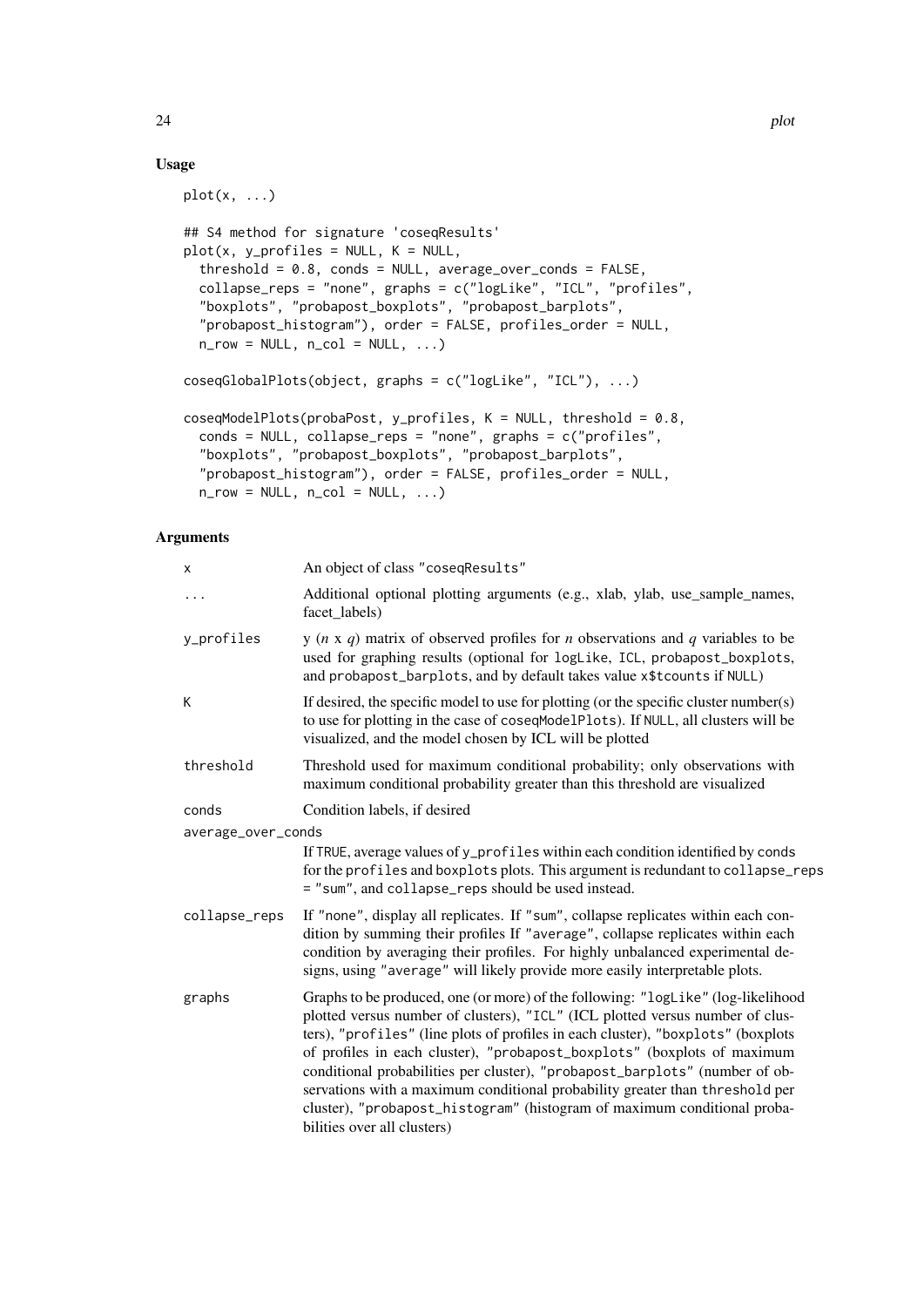| order     | If TRUE, order clusters in probapost_boxplot by median and probapost_barplot<br>by number of observations with maximum conditional probability greater than<br>threshold                                                                                                                                                                                                                                                                                                                                                 |
|-----------|--------------------------------------------------------------------------------------------------------------------------------------------------------------------------------------------------------------------------------------------------------------------------------------------------------------------------------------------------------------------------------------------------------------------------------------------------------------------------------------------------------------------------|
|           | profiles_order If NULL or FALSE, line plots and boxplots of profiles are plotted sequentially by<br>cluster number $(K=1, K=2, )$ . If TRUE, line plots and boxplots of profiles are<br>plotted in an automatically calculated order (according to the Euclidean distance<br>between cluster means) to plot clusters with similar mean profiles next to one<br>another. Otherwise, the user may provide a vector (of length equal to the number<br>of clusters in the given model) providing the desired order of plots. |
| $n$ _row  | Number of rows for plotting layout of line plots and boxplots of profiles. Note<br>that if n_row x n_col is less than the total number of clusters plotted, plots will<br>be divided over multiple pages.                                                                                                                                                                                                                                                                                                                |
| n_col     | Number of columns for plotting layout of line plots and boxplots of profiles.<br>Note that if n_row x n_col is less than the total number of clusters plotted, plots<br>will be divided over multiple pages.                                                                                                                                                                                                                                                                                                             |
| object    | An object of class "RangedSummarizedExperiment" arising from a call to NormMixClus                                                                                                                                                                                                                                                                                                                                                                                                                                       |
| probaPost | Matrix or data.frame of dimension $(n \times K)$ containing the conditional probilities<br>of cluster membership for $n$ genes in $K$ clusters arising from a mixture model                                                                                                                                                                                                                                                                                                                                              |
|           |                                                                                                                                                                                                                                                                                                                                                                                                                                                                                                                          |

## Value

Named list of plots of the coseqResults object.

## Author(s)

Andrea Rau, Cathy Maugis-Rabusseau

## Examples

```
## Simulate toy data, n = 300 observations
set.seed(12345)
countmat <- matrix(runif(300*4, min=0, max=500), nrow=300, ncol=4)
countmat \leq countmat[which(rowSums(countmat) > 0),]
conds <- rep(c("A","B","C","D"), each=2)
## Run the Normal mixture model for K = 2,3,4
```

```
run_arcsin <- coseq(object=countmat, K=2:4, iter=5, transformation="arcsin",
                   model="Normal")
```
run\_arcsin

```
## Plot and summarize results
plot(run_arcsin)
summary(run_arcsin)
```

```
## Compare ARI values for all models (no plot generated here)
ARI <- compareARI(run_arcsin, plot=FALSE)
```

```
## Compare ICL values for models with arcsin and logit transformations
run_logit <- coseq(object=countmat, K=2:4, iter=5, transformation="logit",
                  model="Normal")
compareICL(list(run_arcsin, run_logit))
```

```
## Use accessor functions to explore results
clusters(run_arcsin)
```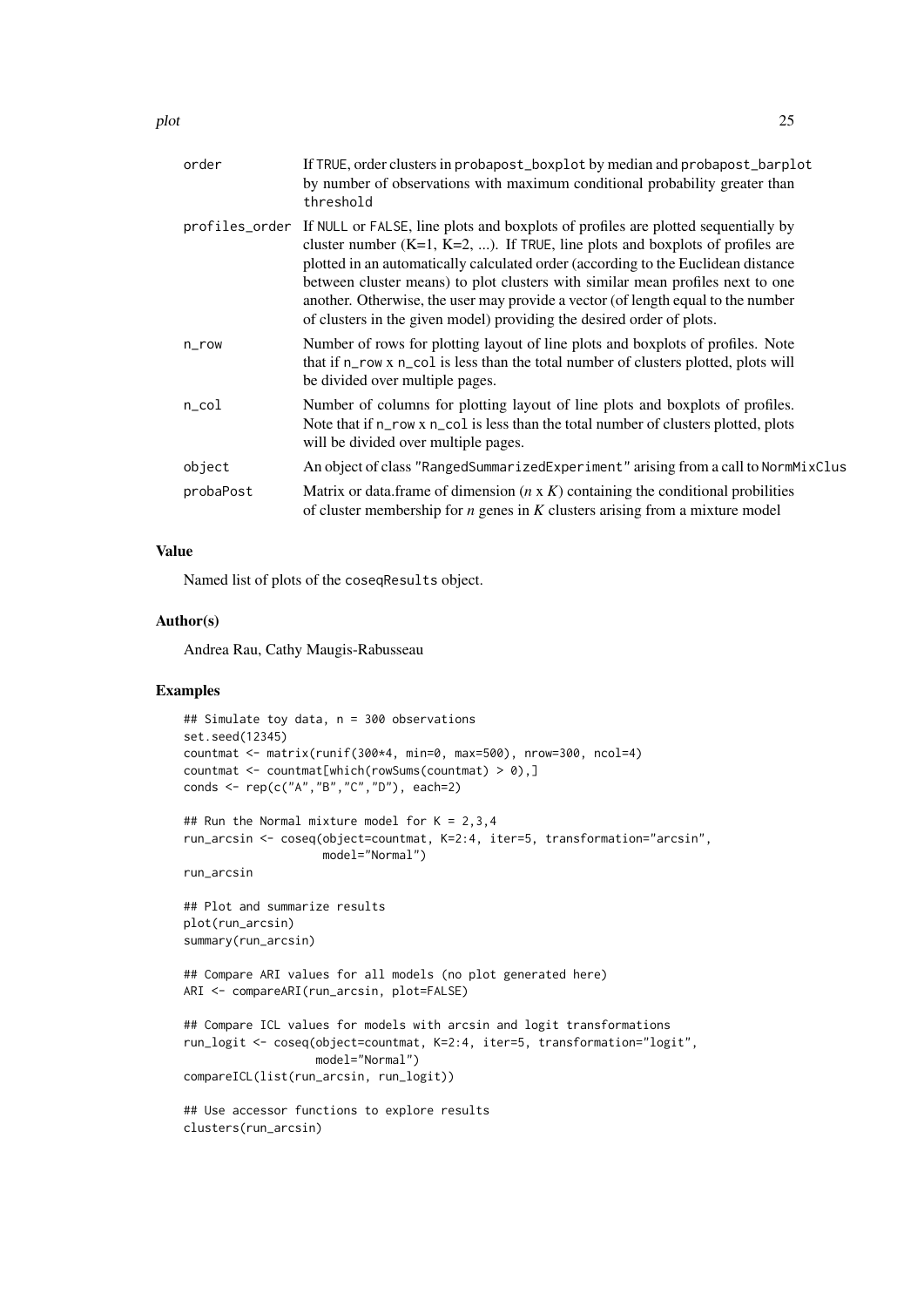```
likelihood(run_arcsin)
nbCluster(run_arcsin)
ICL(run_arcsin)
## Examine transformed counts and profiles used for graphing
tcounts(run_arcsin)
profiles(run_arcsin)
## Run the K-means algorithm for logclr profiles for K = 2,..., 20
run kmeans <- coseq(object=countmat, K=2:20, transformation="logclr",
                    model="kmeans")
run_kmeans
```
summary,coseqResults-method *Summarize results from coseq clustering*

## Description

A function to summarize the clustering results obtained from a Poisson or Gaussian mixture model estimated using coseq. In particular, the function provides the number of clusters selected for the ICL model selection approach (or alternatively, for the capushe non-asymptotic approach if Kmeans clustering is used), number of genes assigned to each cluster, and if desired the per-gene cluster means.

## Usage

## S4 method for signature 'coseqResults' summary(object, y\_profiles, digits = 3, ...)

#### Arguments

| object     | An object of class "cosegResults"                                                          |
|------------|--------------------------------------------------------------------------------------------|
| v_profiles | Data used for clustering if per-cluster means are desired                                  |
| digits     | Integer indicating the number of decimal places to be used for mixture model<br>parameters |
| $\ddotsc$  | Additional arguments                                                                       |

#### Details

Provides the following summary of results:

1) Number of clusters and model selection criterion used, if applicable.

2) Number of observations across all clusters with a maximum conditional probability greater than 90 observations) for the selected model.

3) Number of observations per cluster with a maximum conditional probability greater than 90 cluster) for the selected model.

4) If desired, the  $\mu$  values and  $\pi$  values for the selected model in the case of a Gaussian mixture model.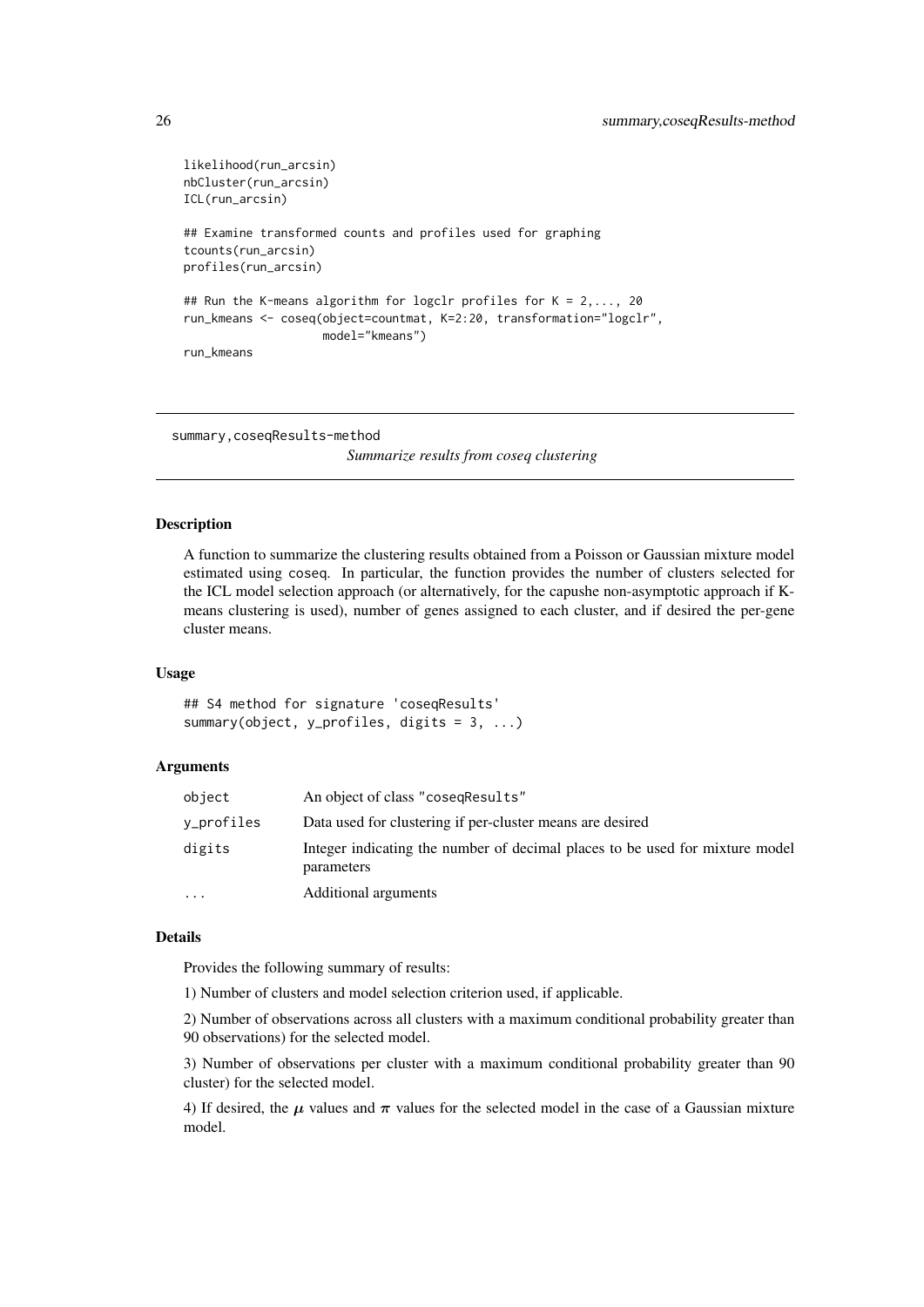#### <span id="page-26-0"></span>Value

Summary of the coseqResults object.

#### Author(s)

Andrea Rau

#### References

Rau, A. and Maugis-Rabusseau, C. (2017) Transformation and model choice for co-expression analayis of RNA-seq data. Briefings in Bioinformatics, doi: http://dx.doi.org/10.1101/065607.

Godichon-Baggioni, A., Maugis-Rabusseau, C. and Rau, A. (2017) Clustering transformed compositional data using K-means, with applications in gene expression and bicycle sharing system data. arXiv:1704.06150.

#### See Also

[coseq](#page-8-1)

```
## Simulate toy data, n = 300 observations
set.seed(12345)
countmat <- matrix(runif(300*4, min=0, max=500), nrow=300, ncol=4)
countmat \leq countmat[which(rowSums(countmat) > 0),]
conds <- rep(c("A","B","C","D"), each=2)
## Run the Normal mixture model for K = 2,3,4
run_arcsin <- coseq(object=countmat, K=2:4, iter=5, transformation="arcsin",
                    model="Normal")
run_arcsin
## Plot and summarize results
plot(run_arcsin)
summary(run_arcsin)
## Compare ARI values for all models (no plot generated here)
ARI <- compareARI(run_arcsin, plot=FALSE)
## Compare ICL values for models with arcsin and logit transformations
run_logit <- coseq(object=countmat, K=2:4, iter=5, transformation="logit",
                   model="Normal")
compareICL(list(run_arcsin, run_logit))
## Use accessor functions to explore results
clusters(run_arcsin)
likelihood(run_arcsin)
nbCluster(run_arcsin)
ICL(run_arcsin)
## Examine transformed counts and profiles used for graphing
tcounts(run_arcsin)
profiles(run_arcsin)
```

```
## Run the K-means algorithm for logclr profiles for K = 2,..., 20
```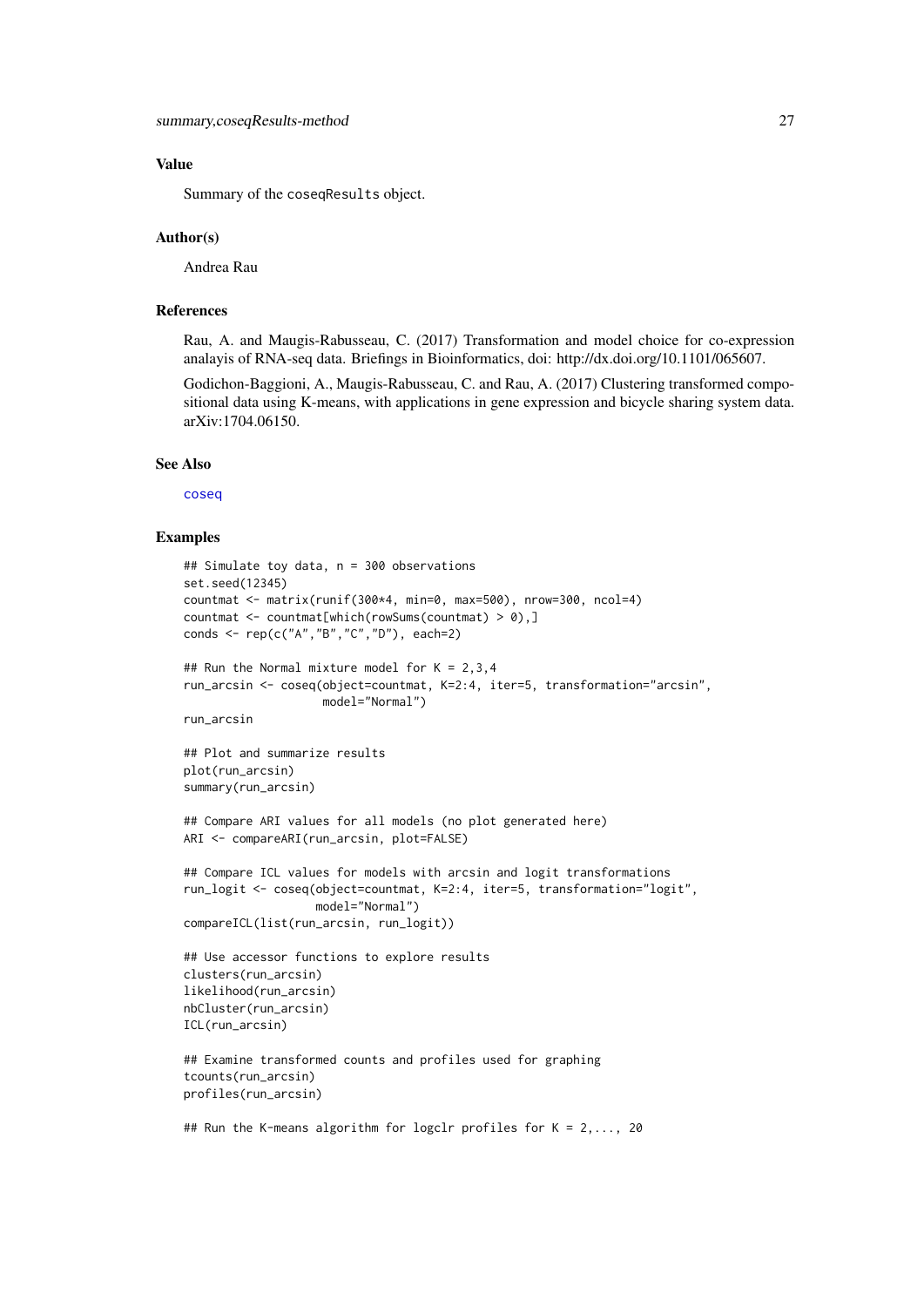```
run_kmeans <- coseq(object=countmat, K=2:20, transformation="logclr",
                    model="kmeans")
run_kmeans
```
transformRNAseq *Transform RNA-seq data using common transformations*

## Description

Application of common transformations for RNA-seq data prior to fitting a normal mixture model

## Usage

```
transformRNAseq(y, normFactors = "TMM", transformation = "arcsin",
 geneLength = NA, meanFilterCutoff = NULL, verbose = TRUE)
```
## Arguments

| y                | $(n \times q)$ matrix or data. frame of observed counts for <i>n</i> observations and <i>q</i><br>variables                                                                                                                                                                                                                                              |  |
|------------------|----------------------------------------------------------------------------------------------------------------------------------------------------------------------------------------------------------------------------------------------------------------------------------------------------------------------------------------------------------|--|
| normFactors      | The type of estimator to be used to normalize for differences in library size: "TC"<br>for total count, "DESeq" for the normalization method in the DESeq package,<br>and "TMM" for the TMM normalization method (Robinson and Oshlack, 2010).<br>Can also be a vector (of length q) containing pre-estimated library size estimates<br>for each sample. |  |
|                  | transformation Transformation type to be used: "arcsin", "logit", "logMedianRef", "profile",<br>"voom", "logRPKM" (if geneLength is provided by user), "logclr", "clr",<br>"alr", "ilr", "none",                                                                                                                                                         |  |
| geneLength       | Vector of length equal to the number of rows in "y" providing the gene length<br>(bp) for RPKM calculation                                                                                                                                                                                                                                               |  |
| meanFilterCutoff |                                                                                                                                                                                                                                                                                                                                                          |  |
|                  | Value used to filter low mean normalized counts                                                                                                                                                                                                                                                                                                          |  |
| verbose          | If TRUE, include verbose output                                                                                                                                                                                                                                                                                                                          |  |
|                  |                                                                                                                                                                                                                                                                                                                                                          |  |

#### Value

| tcounts    | Transformed counts                                                    |
|------------|-----------------------------------------------------------------------|
| normCounts | Normalized counts                                                     |
| snorm      | Per-sample normalization factors divided by mean normalization factor |
| ellnorm    | Per-sample normalization factors                                      |

## Examples

```
set.seed(12345)
countmat <- matrix(runif(300*4, min=0, max=500), nrow=300, ncol=4)
countmat \leq countmat[which(rowSums(countmat) > 0),]
conds <- rep(c("A","B","C","D"), each=2)
## Arcsin transformation, TMM normalization
```
arcsin <- transformRNAseq(countmat, normFactors="TMM", transformation="arcsin")\$tcounts

<span id="page-27-0"></span>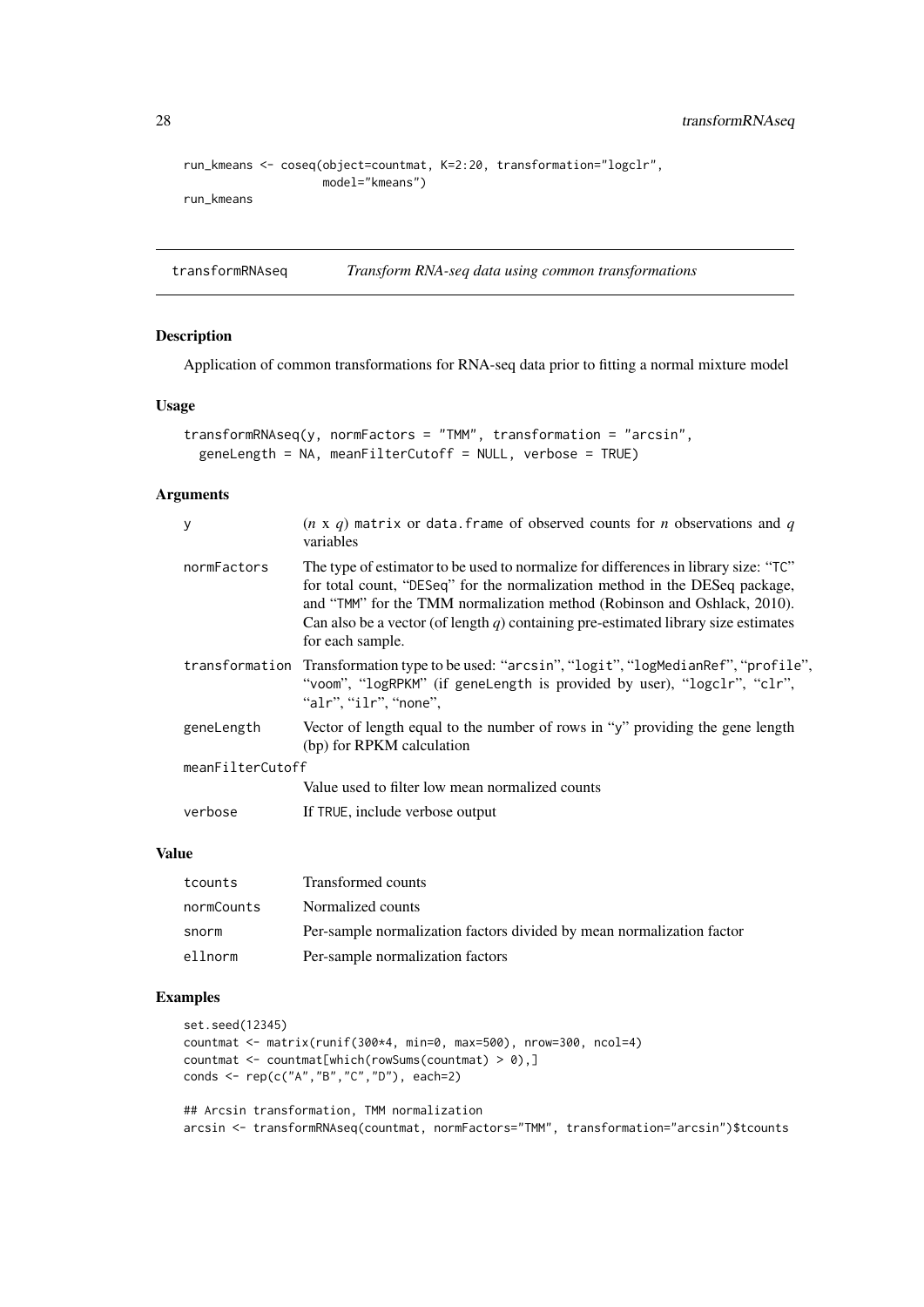## transformRNAseq 29

## Logit transformation, TMM normalization logit <- transformRNAseq(countmat, normFactors="TMM", transformation="logit")\$tcounts ## logCLR transformation, TMM normalization logclr <- transformRNAseq(countmat, normFactors="TMM", transformation="logclr")\$tcounts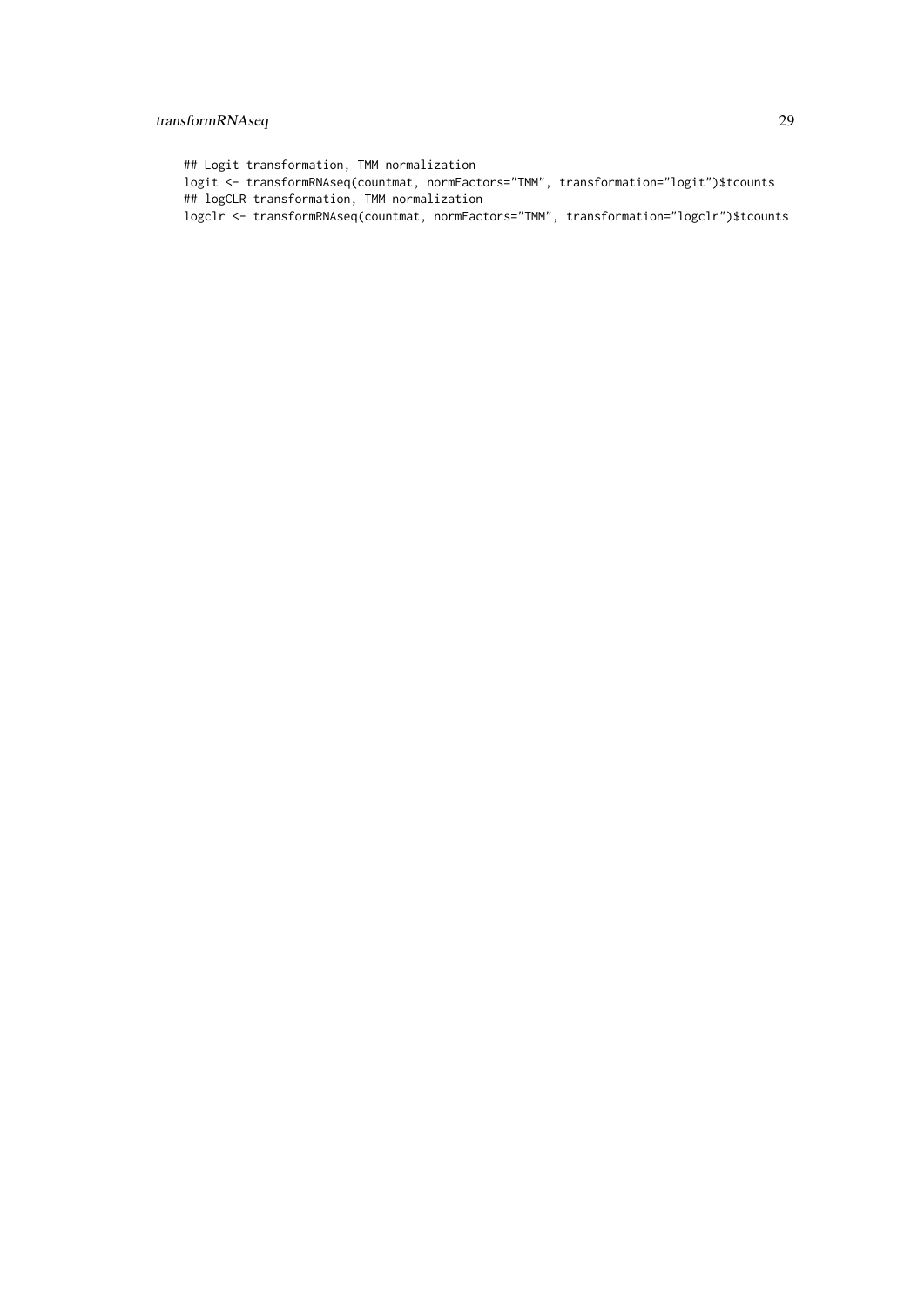# <span id="page-29-0"></span>Index

∗Topic cluster coseq-package, [2](#page-1-0) ∗Topic datasets fietz, [17](#page-16-0) ∗Topic methods coseq, [9](#page-8-0) summary, coseqResults-method, [26](#page-25-0) ∗Topic models coseq-package, [2](#page-1-0) clusterEntropy, [4](#page-3-0) clusterInertia, [4](#page-3-0) clusters *(*coseqFullResults*)*, [11](#page-10-0) clusters,coseqResults-method *(*coseqFullResults*)*, [11](#page-10-0) clusters,data.frame-method *(*coseqFullResults*)*, [11](#page-10-0) clusters,matrix-method *(*coseqFullResults*)*, [11](#page-10-0) clusters,RangedSummarizedExperiment-method *(*coseqFullResults*)*, [11](#page-10-0) compareARI, [5](#page-4-0) compareARI,coseqResults-method *(*compareARI*)*, [5](#page-4-0) compareARI,data.frame-method *(*compareARI*)*, [5](#page-4-0) compareARI,matrix-method *(*compareARI*)*, [5](#page-4-0) compareARI,RangedSummarizedExperiment-method *(*compareARI*)*, [5](#page-4-0) compareARI-methods *(*compareARI*)*, [5](#page-4-0) compareICL, [7](#page-6-0) convertLegacyCoseq, [8](#page-7-0) coseq, [9,](#page-8-0) *[27](#page-26-0)* coseq,data.frame-method *(*coseq*)*, [9](#page-8-0) coseq,DESeqDataSet-method *(*coseq*)*, [9](#page-8-0) coseq,matrix-method *(*coseq*)*, [9](#page-8-0) coseq-methods *(*coseq*)*, [9](#page-8-0) coseq-package, [2](#page-1-0) coseqFullResults, [11](#page-10-0) coseqFullResults,coseqResults-method *(*coseqFullResults*)*, [11](#page-10-0) coseqGlobalPlots *(*plot*)*, [23](#page-22-0) coseqModelPlots *(*plot*)*, [23](#page-22-0) coseqResults *(*coseqResults-class*)*, [14](#page-13-0)

```
coseqResults-class, 14
coseqRun, 15, 15
DDSEextract (coseqFullResults), 11
DDSEextract,Capushe-method
        (coseqFullResults), 11
Djumpextract (coseqFullResults), 11
Djumpextract,Capushe-method
        (coseqFullResults), 11
```
## fietz, [17](#page-16-0)

ICL *(*coseqFullResults*)*, [11](#page-10-0) ICL,coseqResults-method *(*coseqFullResults*)*, [11](#page-10-0) ICL,MixmodCluster-method *(*coseqFullResults*)*, [11](#page-10-0) ICL,mixmodCluster-method *(*coseqFullResults*)*, [11](#page-10-0) ICL,NULL-method *(*coseqFullResults*)*, [11](#page-10-0) ICL,RangedSummarizedExperiment-method *(*coseqFullResults*)*, [11](#page-10-0)

kmeansProbaPost, [18](#page-17-0)

```
likelihood (coseqFullResults), 11
likelihood,coseqResults-method
        (coseqFullResults), 11
likelihood,MixmodCluster-method
        (coseqFullResults), 11
likelihood,NULL-method
        (coseqFullResults), 11
likelihood,RangedSummarizedExperiment-method
        (coseqFullResults), 11
logclr, 18
```
matchContTable, [19](#page-18-0) model *(*coseqFullResults*)*, [11](#page-10-0) model,coseqResults-method *(*coseqFullResults*)*, [11](#page-10-0)

```
nbCluster (coseqFullResults), 11
nbCluster,coseqResults-method
        (coseqFullResults), 11
```